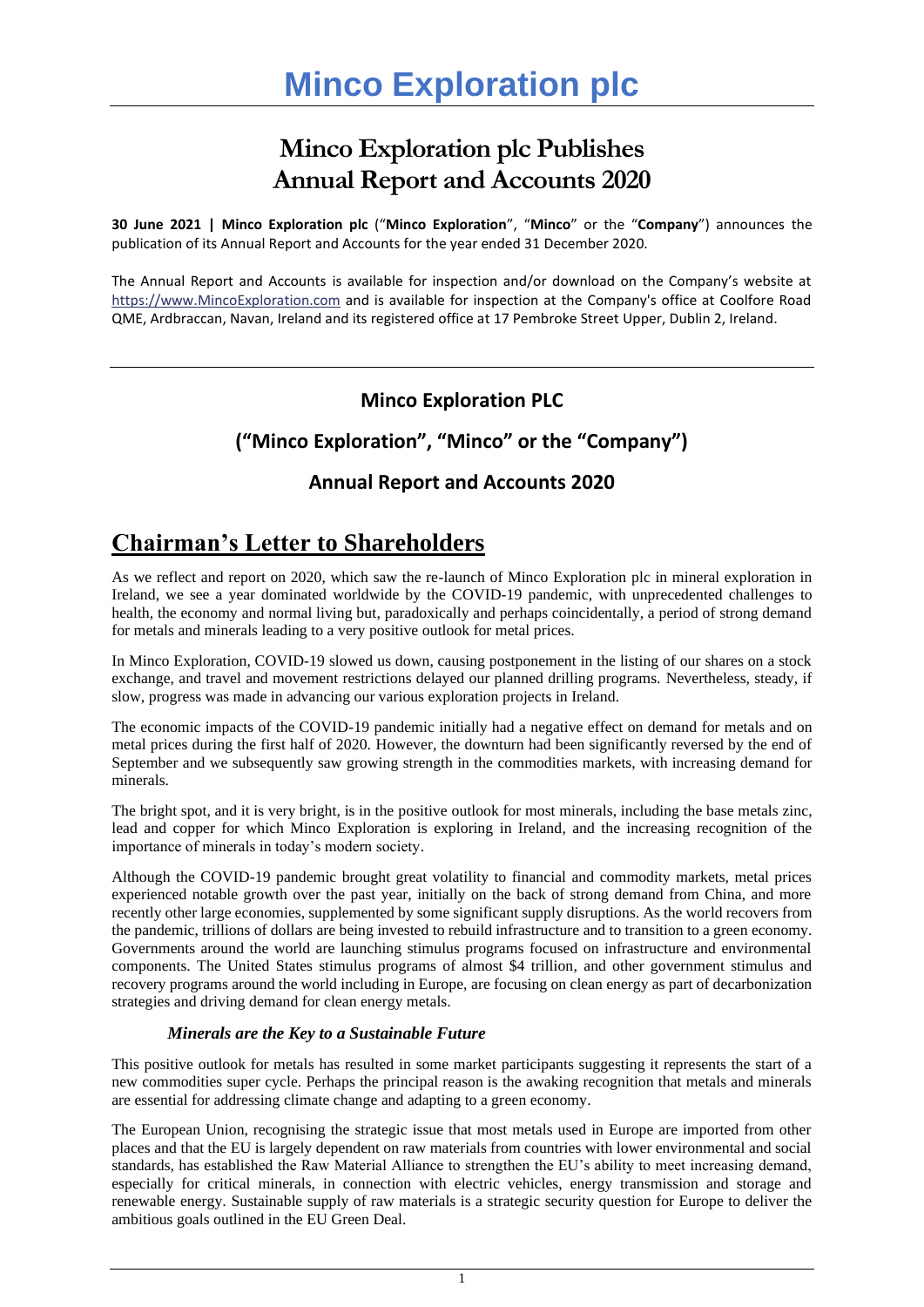# **Minco Exploration plc**

"*Mineral resources are the lifeblood of our modern society and the key to a more sustainable future. Today, we are in the middle of disruptive innovation in emerging green energy, e-mobility and clean technology, triggered by pressing societal challenges. The growing need for carbon-neutral technology creates a strong demand for minerals, metals and advanced materials. The estimated demand for critical raw materials vital for a green and digital transition in Europe will dramatically multiply in the coming years*." The European Association of Mining Industries, Metal Ores & Industrial Minerals, the recognised representative of the European metals and minerals mining industry.

In September 2020, the European Commission presented an Action Plan on Critical Raw Materials to develop resilient value chains for EU industrial ecosystems and to secure Europe´s green and digital transition. It aims to reduce dependency on third countries by strengthening domestic sourcing as well as improving resource efficiency and circularity while promoting responsible sourcing worldwide. *Action Plan on Critical Raw Materials: Critical Raw Materials Resilience, European Commission Communication, 3 Sept. 2020.*

In its May 2021 report, *The Role of Critical Minerals in Clean Energy Transitions,* the International Energy Agency (IEA) states that the rapid deployment of clean energy technologies as part of energy transitions implies a significant increase in demand for minerals. The IEA report suggests that an energy system powered by clean energy technologies differs profoundly from one fuelled by traditional hydrocarbon resources. It concludes that solar photovoltaic plants, wind farms, and EVs generally require more minerals to build than their fossil fuelbased counterparts. According to the IEA, a typical electric car requires six times the mineral inputs of a conventional car and an onshore wind plant requires nine times more mineral resources than a gas-fired plant.

*"I believe that the reasons to explore sustainable mining in the EU are not only of economic and geopolitical nature. We also have a moral obligation. If we do not have an open debate about sustainable mining in Europe, without taboos, we will continue in a situation where we import raw materials from mines far away from our homes and conveniently close our eyes on how they were sourced. It is high time that we are honest and take more responsibility ourselves. We need to work together and develop a European approach (to mining) with high environmental and social standards which is backed by stakeholders." European Commissioner for Internal Market, Thierry Breton, 17th June, 2021.*

#### *Focus on exploration*

Recognizing the projected strong demand for minerals to fight climate change and transition to a green economy, Minco Exploration's mission is the discovery of world class mineral deposits to create value for shareholders and the development of mines in an environmentally, socially, and ethically responsible manner for the benefit of all stakeholders.

Minco Exploration, through its subsidiary Minco Ireland Limited, is actively exploring for zinc and lead in the Irish Midlands Orefield and holds interests in Prospecting Licences in Counties Meath, Westmeath, and Galway.

Minco Exploration's planned 2020 exploration programs included drill testing high priority targets, up-grading existing targets, and continuing to develop new targets through field work and data interpretation. The schedule and timelines for these programs were delayed because of the COVID-19 pandemic and associated restrictions. In compliance with Government guidelines to help limit the spread of the virus, Minco suspended all field activities, but has undertaken limited assessment activities and continued to aggressively advance desk-top studies designed to generate a portfolio of opportunities and identify and develop additional targets for exploration for new orebodies in Ireland.

Minco Exploration holds some of the most prospective ground in Ireland, in joint venture with Boliden Tara Mines, immediately adjacent to Boliden's world class Tara Mine at Navan, County Meath. Despite the operational challenges posed by COVID-19, two deep holes were drilled on these licences, one on PL 1440R, which started in late 2020 and continued through the first months of 2021, and another on PL 3373 in the spring of 2021.

Minco is also in a joint venture with Boliden Tara Mines on a large package of prospecting licences in the Slieve Dart area of County Galway. In late 2019, a 2D seismic acquisition program was undertaken over 21 kilometres, supported in part by the Geological Survey of Ireland, the results of which were studied and interpreted throughout 2020. Drilling to validate the interpretation of the seismic survey and to test selected structural – stratigraphic targets is planned, subject to permit approval, in the second half of 2021 or the first half of 2022. Further details on these exploration activities will be found in the Review of Operation section of this Annual Report.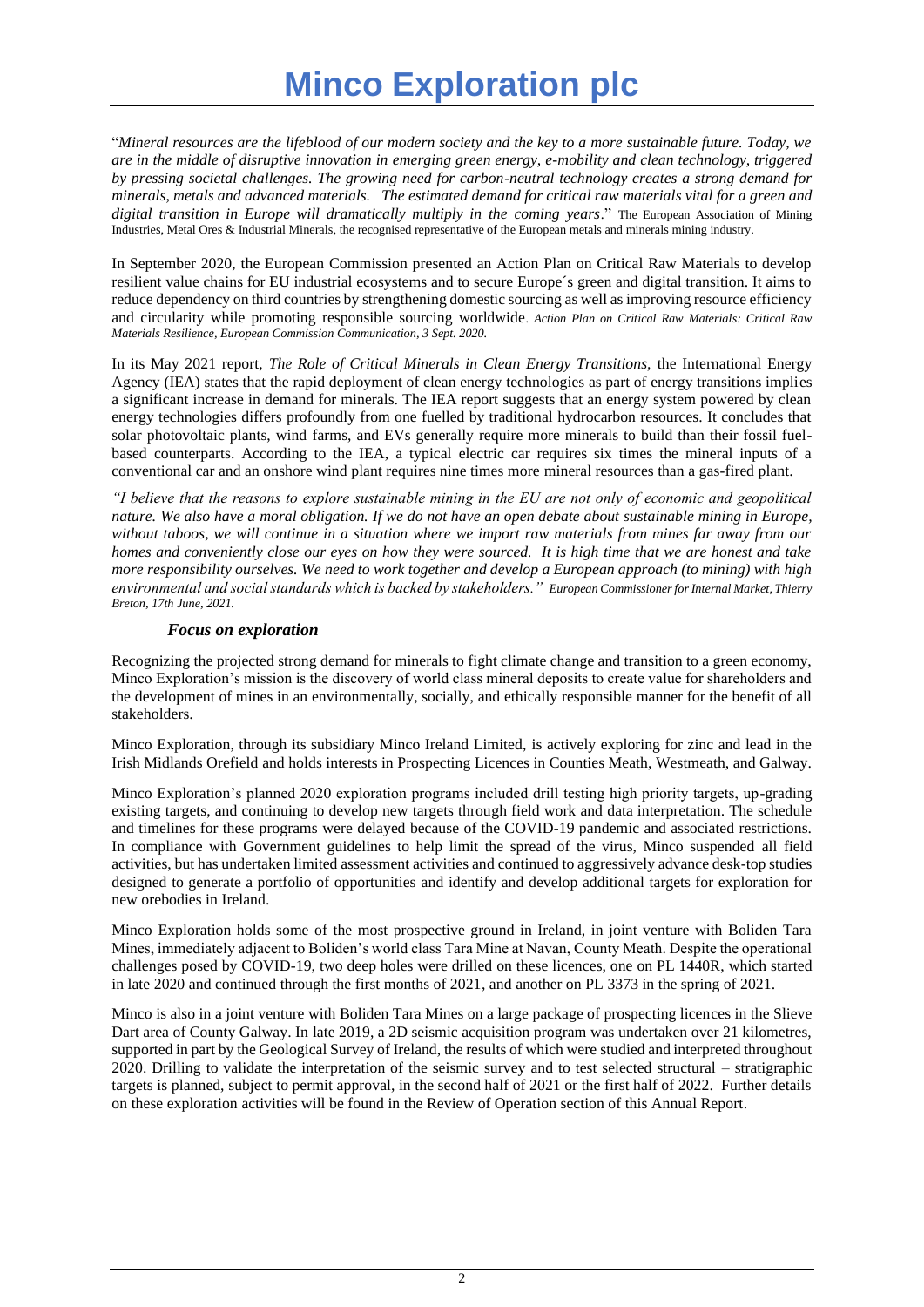# *A Positive Outlook*

Amidst the ongoing COVID 19 pandemic, Minco Exploration is continuing to operate in a socially responsible manner, ensuring the safety of all our personnel, stakeholders, and community. The Directors recognise the importance of environmental, social and governance responsibilities. Further details of these initiatives will be found in the Corporate Governance and Social Responsibility section of this Annual Report.

Notwithstanding the challenges and the initial negative impact associated with the global pandemic, I believe we have maintained focus on our objectives for the discovery of new mines in Ireland. I believe this approach will generate the best long-term returns for shareholders. We are still looking towards the future and believe that the medium to long-term demand for metals is growing, particularly in the non-carbon electric economy, and the fundamental outlook for all base metals remains very strong. We remain very positive about the future prospects for Minco Exploration and its exploration targets.

In closing, I want to thank our small team of Directors, geologists, support staff, as well as our consultants and advisors, in Minco for their work and contribution throughout 2020 and to date, and thank all Minco Exploration shareholders for their continued support.

# **John F. Kearney**

*Chairman of the Board 30 June 2021*

# **Review of Operations**

Minco Exploration plc ("**Minco Exploration**", "**Minco**", or the "**Company**") holds, indirectly through its subsidiaries, interests in Prospecting Licences ("PLs") in Ireland that are prospective for zinc-lead mineralization. Minco explores these licences, either alone or in joint venture with **Boliden Tara Mines Limited** ("**Boliden"**).

In addition, Minco has applications, either on its own behalf or in conjunction with **Boliden**, over a number of other prospecting licences in Ireland.

The licences held by Minco are considered prospective exploration areas for "Irish Type" carbonate hosted zinclead mineralization and quality target areas have been identified through field work, reinterpretation of historical exploration data and application of geological concepts. "*The Lower Carboniferous carbonate rocks of the Irish Midlands host one of the great orefields of the world. Since 1960, 14 significant (resource >1Mt) zinc-lead deposits have been discovered, including the world class orebody at Navan (>100Mt)."* Minerals Ireland - Exploration and Mining Division- Department of Communications, Climate Action and Environment -www.minerals.ie.

During 2020, travel and access restrictions resulting from the COVID pandemic seriously disrupted field programs. However, notwithstanding the lock downs, drilling was conducted on two of the projects – Tatestown and Kells, during time windows when restrictions were eased, including during the first half of 2021.

## *Joint Venture with Boliden on PL 1440R (Tatestown) Navan, County Meath*

Minco, through its wholly owned subsidiary Westland Exploration, holds a 20% interest in PL 1440R (Tatestown), which is being explored under a Joint Venture with **Boliden** (80%). The licence hosts part of the Tatestown– Scallanstown zinc-lead deposit. PL 1440R is located immediately adjacent to **Boliden's** Tara underground zinclead mine at Navan, County Meath.

In 2020 **Boliden's** Tara Mine produced 2.3 million tonnes of zinc-lead ore and is the biggest zinc mine in Europe and one of the largest globally. Exploration by **Boliden** has continued to extend the life-of-mine through the delineation of new resources proximal to the existing workings and at the Tara Deep zone to the south-east. Boliden reported that exploration at the Tara Deep mineralization continued during 2020 with drilling from the surface, while drifting is underway toward Tara Deep at a depth of around 1000 meters. Boliden reported that drilling from the surface has been successful, and Tara Deep is now estimated to include 26 million tonnes of inferred Mineral Resources, compared with 22 million tonnes in 2019, which has also contributed to an increase in Tara's total Mineral Resource of 4.7 million tonnes (16%).

Historic exploration within PL 1440R has confirmed that the footprint of the Tara Mine mineralizing system extends into this area. A historical resource of 2.4 million tonnes averaging 7.31% zinc plus lead has been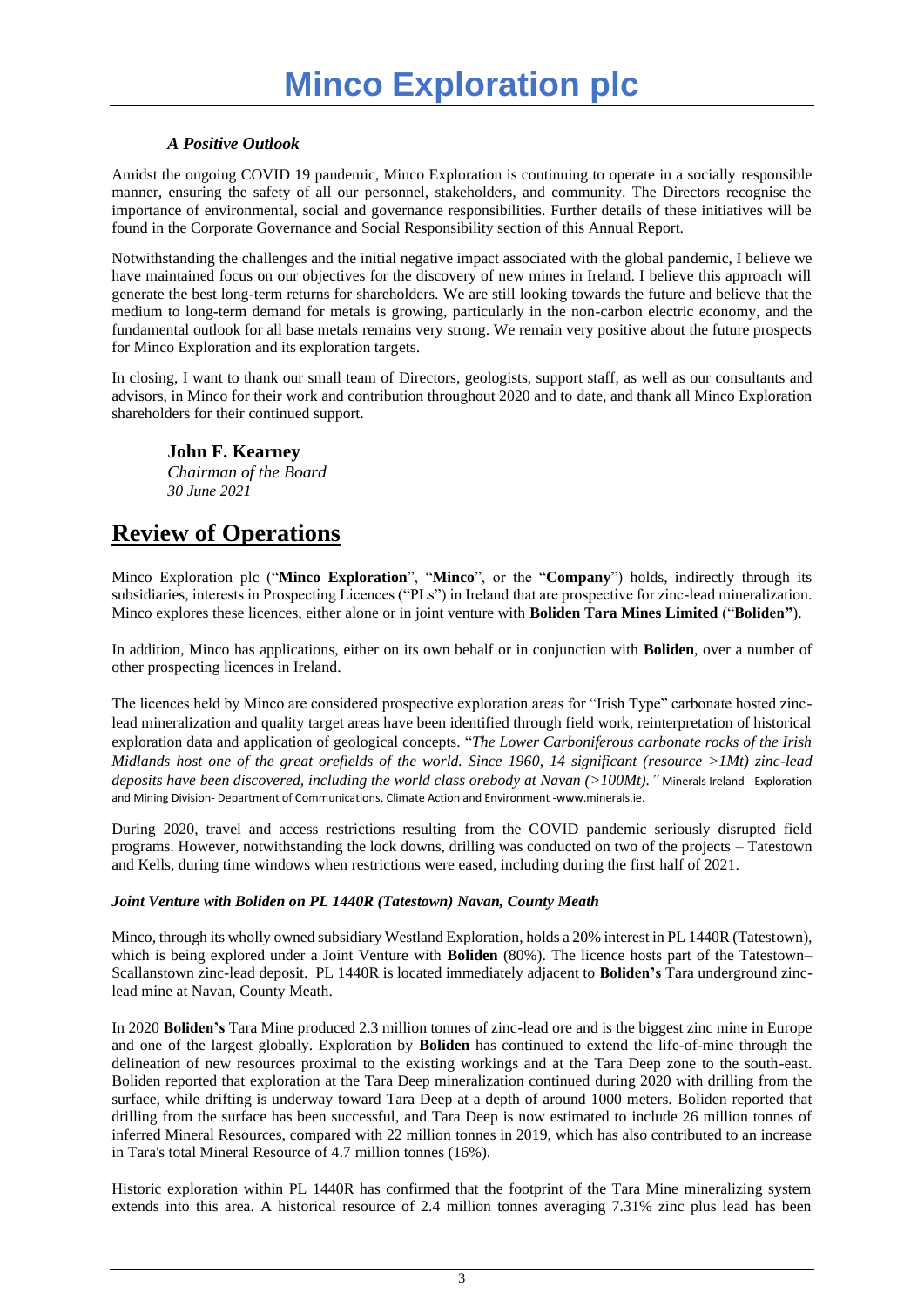estimated for the Tatestown–Scallanstown deposit. This satellite deposit is situated 1.5 km to the north-west of the Tara Mine and is located along the east-west trending Tatestown Fault.

Several other similar, but untested, structural – stratigraphic settings are known within the licence. It is intended that these targets be systematically drill tested. Given the proximity to the Tara Mine operations and infrastructure the economic threshold for discovery is significantly less than in a greenfield setting.

In 2020, one of these targets in the **Donaghpatrick** area was tested. In this area the target stratigraphy is located within a faulted terrace in the footwall of the N1 Fault. The drill hole NO2562 intersected the fault zone earlier than anticipated from the seismic interpretation. It is now interpreted that the fault is down-throwing the prospective Pale Beds to an estimated 1,400 metres and fragmenting the target into a number of discontinuous slices. It is considered that these individual slices do not having economic tonnage potential.

The northern portion of PL 1440R remains essentially unexplored, with four, widely spaced intercepts of pervasive low-grade zinc – lead mineralization. A second east-west fault, parallel to the Tatestown Fault, is indicated by this drilling suggesting potential for higher grades and widths similar to those adjacent to the Tatestown Fault.

Minco will continue to contribute to the systematic drill testing of targets in this area to maintain its 20% interest in this licence.

#### *Joint Venture with Boliden on PL 3373 (Kells) County Meath*

Minco, through its wholly owned subsidiary Minco Ireland Limited, has entered into a joint venture with **Boliden** on PL 3373, contiguous to the west of PL 1440R. The licence, located approximately 10 km northwest of the Tara Mine, covers an area of approximately  $30 \text{ km}^2$  and constitutes the north-western quadrant of a contiguous block of ground currently being explored by **Boliden** alone.

Under terms of this agreement, Minco can earn a 75% interest through expenditure of €250,000, in staged programmes, by March 1, 2024. At December 31, 2020 Minco had incurred cumulative expenditure of €120,000 and earned a 25% joint venture interest in the licence. Boliden has the right of off-take to purchase or toll-process all ore that may be produced from the licence area.

Historic exploration on PL 3373 has focused on the search for zinc-lead mineralization within the same rocks that host the ore at the Tara Mine. Four structurally defined untested drill targets have been identified. The four drill target areas are located eight to fifteen kilometres west of the Tara Mine, at estimated depths of 550 to 800 m below surface.

The **Kilmainham** target area, which is situated in the eastern part of the licence, closest to the Tara Mine, is defined by the intersection of the prospective strata, at  $600 - 650$  m depth, with a major east-west trending fault bounding the southern margin of the Longford-Down Massif, and by an off-setting north-easterly trending fault structure. The drill test of this target was delayed until 2021 due to COVID restrictions and was completed in the second quarter of 2021. The hole intersected the prospective Pale Beds at 540 m and went through a fault contact into Lower Palaeozoic rocks at 590 m. This hole is a 1,300m north-west step-out from DDH 1498 which intersected 6.1m @ 1.37% Zn, 0.05% Pb at depth of 842.3m, within a wider, lower-grade interval from 836.3 – 866.5m. The results confirmed the structural – stratigraphic interpretation but did not intersect mineralisation of interest. Minor moderate coarse-grained galena in calcite veining was noted within ABL at 373 – 374m. The Micrite Unit is well developed, but not mineralised.

It is anticipated that as a result of this program Minco's interest in the licence will increase to 50%.

The other three targets, located further to the west within the licence, will now be reassessed in the light of this new data and a drilling program will be designed to continue with the systematic exploration of the area during the 2022 – 2024 licence renewal period.

## *Joint Venture with Boliden on Slieve Dart Licences, County Galway*

Minco, through its wholly owned subsidiary Minco Ireland Limited, is participating in a joint venture agreement with **Boliden** on ten prospecting licences in the Slieve Dart area of County Galway. Minco Ireland can earn a 50% interest through expenditure of €385,000 in staged programmes, by 31 July 2022. As of December 31, 2020,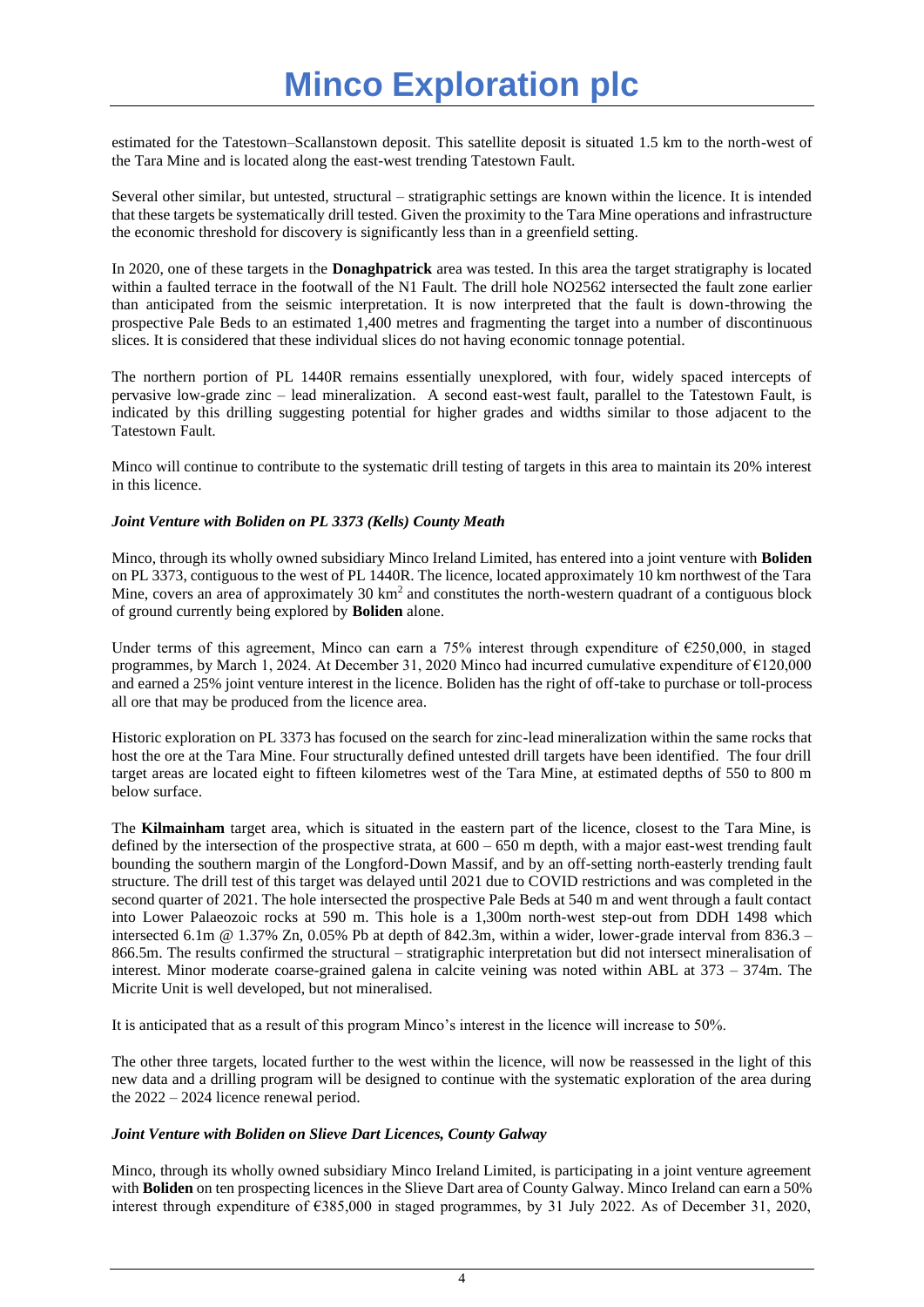Minco has incurred cumulative expenditures of  $\epsilon$ 270,939 (2019 -  $\epsilon$ 230,939) with respect to the licences and earned an undivided 40% joint venture interest in the licences. **Boliden** has the right of off-take to purchase or toll-process on all ore that may be produced from the licence area.

In late 2019 a 2D seismic acquisition program was undertaken over a length of 21 kilometres, supported in part by the Geological Survey of Ireland. Processing and interpretation of the results was undertaken during 2020. This refined the understanding of the potential of the licences and allowed two licences to be surrendered. In addition, a review of the geophysics was completed with a view to better modelling of the depth to granite in the area.

Historic exploration has detected widespread, significant, mineralization at shallow depth in the northern part of the block. This mineralization is interpreted to represent distal mineralization related to a much larger mineralizing system controlled by major basement structures known to be present in the southern part of the block.

These structures have been interpreted from the results of the 2019 2D seismic traverse and reprocessing of a TELLUS regional airborne survey data. It is interpreted that these faults acted as the main conduits for mineralizing hydrothermal fluids transporting metal to sites of deposition within rocks similar to those hosting the zinc-lead ore at the Tara and Tynagh mines.

Drilling to validate the interpretation of the seismic survey and to test selected structural – stratigraphic targets is planned, subject to permit approval, in the second half of 2021 or the first half of 2022.

#### *Exploration at Moate, County Westmeath*

Minco has interest in two licences, PLs 1228 and 1229, that cover a surface area of 65.67  $km^2$ , at Moate in County Westmeath. These are centred on a specific geological target identified by Minco, with potential for zinc-lead mineralization of Tynagh Mine type.

Minco's Moate licences are located along the "Tynagh-Ballinalack Trend" approximately mid-way between the former Tynagh Mine, located 50 km to the southwest, and the similar styled Ballinalack deposit, situated 35 km to the northeast. The Tynagh Mine operated successfully from 1965 to 1981 producing 9 million tonnes of ore, from open pit and underground, at average grades of approximately 7% lead, 5.5% zinc, 0.5% copper and 2.6 ounces of silver per tonne.

Minco's studies of previous drilling have outlined a geological setting believed to mirror that of the former Tynagh Mine and the smaller Ballinalack deposit.

A target has been defined east of Athlone, at a depth of 450 metres below surface. Testing of this target has been delayed due to COVID restrictions. However, with the easing of those restrictions, it is now intended to make application for a drilling permit with implementation, subject to approval, during the second half of 2021.

## *Metal Prices*

Over the second half of 2020 and the first half of 2021, base metal prices posted strong gains, driven by infrastructure demand, supply disruptions and inventory depletion. The COVID-19 pandemic led initially to a decrease in metal demand in China during the first quarter, but demand rebounded strongly in the second half of 2020 as incentive measures in the country kick-started industrial activity. Steel production rose, and the demand for zinc metal increased from the end of the first quarter of 2020 through the rest of the year. Because China accounts for more than half of global base metal demand and a significant share of global metal supply, economic developments in China will continue to be the major factor in metal markets and prices over the long term.

The copper price more than doubled from its COVID-19 low point in March 2020, zinc by 58% and lead by 30%. Zinc prices on the London Metals Exchange (LME) averaged US\$1.03 per pound for 2020 (US\$2,246 per tonne), but ended the year at US\$1.24 per pound, while a build-up in inventories has held the price in check through the first half of 2021. Base metals are needed for electrification and adaptation to climate change, copper for power generation, transmission and energy storage; lead for energy storage, and zinc for extending the lifespan of products. It is expected that the post-pandemic global stimulus plans, and the objective to achieve climate neutrality by 2050, will provide long term demand for critical and strategic minerals and support for metal prices, including, importantly for Minco, lead and zinc.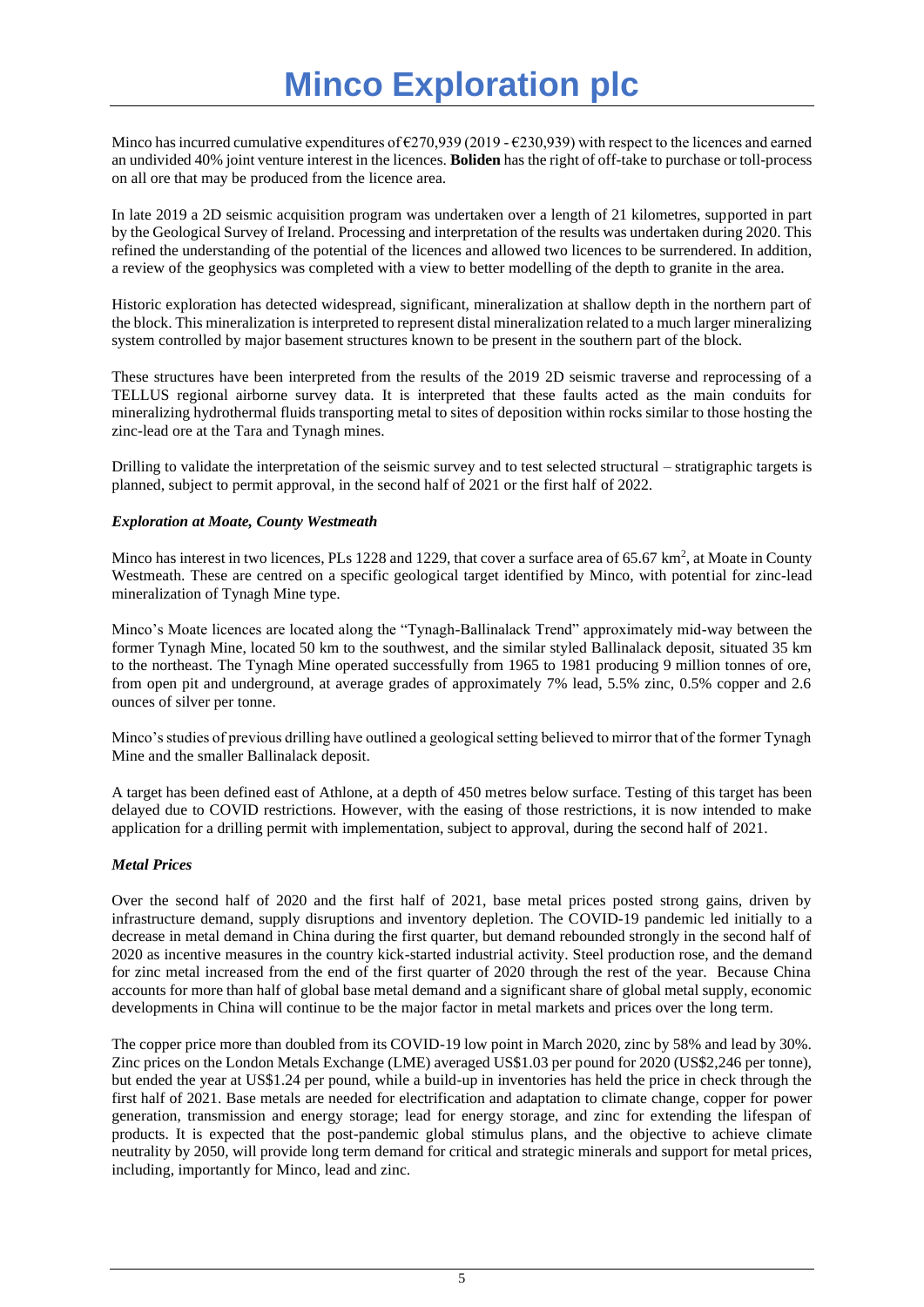## **MINCO EXPLORATION PLC**

# **CONDENSED CONSOLIDATED STATEMENT OF LOSS AND COMPREHENSIVE LOSS**

**FOR THE YEARS ENDED 31 DECEMBER 2020, 2019 AND 2018**

| <b>Expressed in Euros</b>                | 2020    | 2019    | 2018    |
|------------------------------------------|---------|---------|---------|
|                                          | €       | €       | €       |
| General and administrative expenses:     |         |         |         |
| Professional fees                        | 109,817 | 82,094  | 29,298  |
| Shareholders and investors expense       | 8,277   | 11,471  | 4,671   |
| Office expenses                          | 5,795   | 24,432  | 14,114  |
| Foreign exchange (gain)/loss             | 476     | (792)   | 1,042   |
| Management fee                           |         |         | 138,743 |
| Loss before income taxes                 | 124,365 | 117,205 | 187,868 |
| Income taxes                             |         |         | 1,216   |
| Loss for the year and comprehensive loss | 124,365 | 117,205 | 189,084 |
| Earnings/(loss) per share                |         |         |         |
| Basic and diluted                        | (0.002) |         |         |

# **MINCO EXPLORATION PLC**

# **CONSOLIDATED STATEMENT OF FINANCIAL POSITION**

| AS AT 31 DECEMBER 2020, 2019 AND 2018 |              |             |             |         |
|---------------------------------------|--------------|-------------|-------------|---------|
| <b>Expressed in Euros</b>             | <b>Notes</b> | 2020        | 2019        | 2018    |
| <b>Assets</b>                         |              | €           | €           | €       |
| <b>Non-current assets</b>             |              |             |             |         |
| Exploration and evaluation assets     | 9            | 1,120,204   | 1,030,204   | 789,054 |
| Total non-current assets              |              | 1,120,204   | 1,030,204   | 789,054 |
| <b>Current assets</b>                 |              |             |             |         |
| Cash and cash equivalents             | 12           | 298,988     | 17,872      | 15,682  |
| Trade and other receivables           | 11           | 5,440       | 44,338      | 26,880  |
| Total current assets                  |              | 304,428     | 62,210      | 42,562  |
| <b>Total assets</b>                   |              | 1,424,632   | 1,092,414   | 831,616 |
| <b>Equity and liabilities</b>         |              |             |             |         |
| <b>Capital and reserves</b>           |              |             |             |         |
| Share capital                         | 14           | 3,175,000   | 2,625,000   | 779,332 |
| Deficit                               |              | (2,062,238) | (1,937,873) |         |
| Total shareholders' equity            |              | 1,112,762   | 687,127     | 779,332 |
| <b>Current liabilities</b>            |              |             |             |         |
| Trade and other payables              | 13           | 311,870     | 405,287     | 52,284  |
| <b>Total current liabilities</b>      |              | 311,870     | 405,287     | 52,284  |
| <b>Total equity and liabilities</b>   |              | 1,424,632   | 1,092,414   | 831,616 |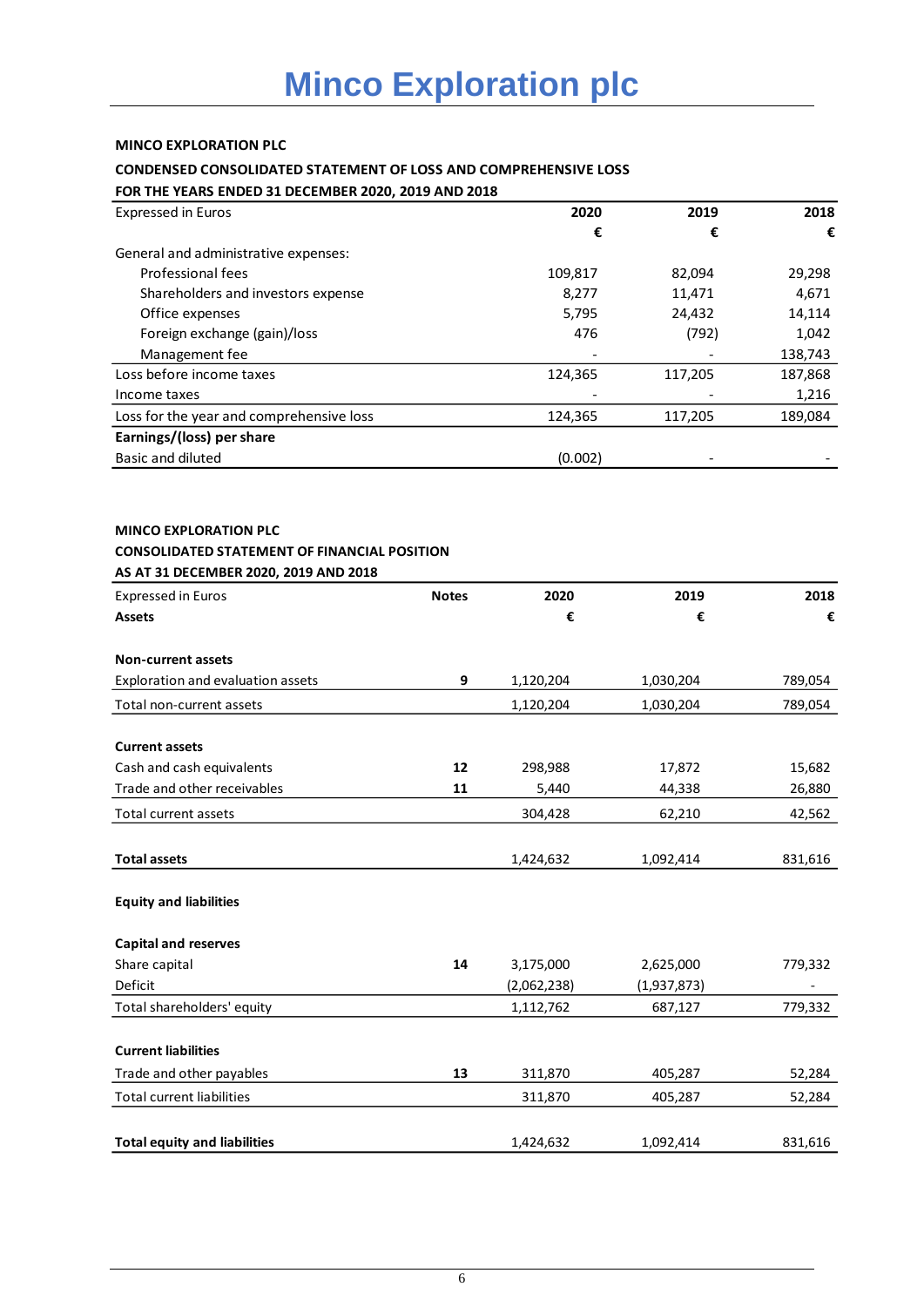#### **MINCO EXPLORATION PLC COMPANY STATEMENT OF FINANCIAL POSITION AS AT 31 DECEMBER 2020 AND 2019**

| <b>Expressed in Euros</b>             | <b>Notes</b> | 2020       | 2019       |
|---------------------------------------|--------------|------------|------------|
| <b>Assets</b>                         |              | €          | €          |
| <b>Non-current assets</b>             |              |            |            |
| Investment in subsidiaries            | 10           | 2,196,207  | 2,196,207  |
| Group company receivables             |              | 428,793    | 428,793    |
| Total non-current assets              |              | 2,625,000  | 2,625,000  |
| <b>Current assets</b>                 |              |            |            |
| Advances receivable from subsidiaries |              | 522,954    |            |
| Trade and other receivables           | 11           | 3,766      | 357        |
| <b>Total current assets</b>           |              | 526,720    | 357        |
| <b>Total assets</b>                   |              | 3,151,720  | 2,625,357  |
| <b>Equity and liabilities</b>         |              |            |            |
| <b>Capital and reserves</b>           |              |            |            |
| Share capital                         | 14           | 3,175,000  | 2,625,000  |
| Deficit                               |              | (211, 326) | (102, 938) |
| Total shareholders' equity            |              | 2,963,674  | 2,522,062  |
| <b>Current liabilities</b>            |              |            |            |
| Trade and other payables              | 13           | 188,046    | 103,295    |
| <b>Total current liabilities</b>      |              | 188,046    | 103,295    |
| <b>Total equity and liabilities</b>   |              | 3,151,720  | 2,625,357  |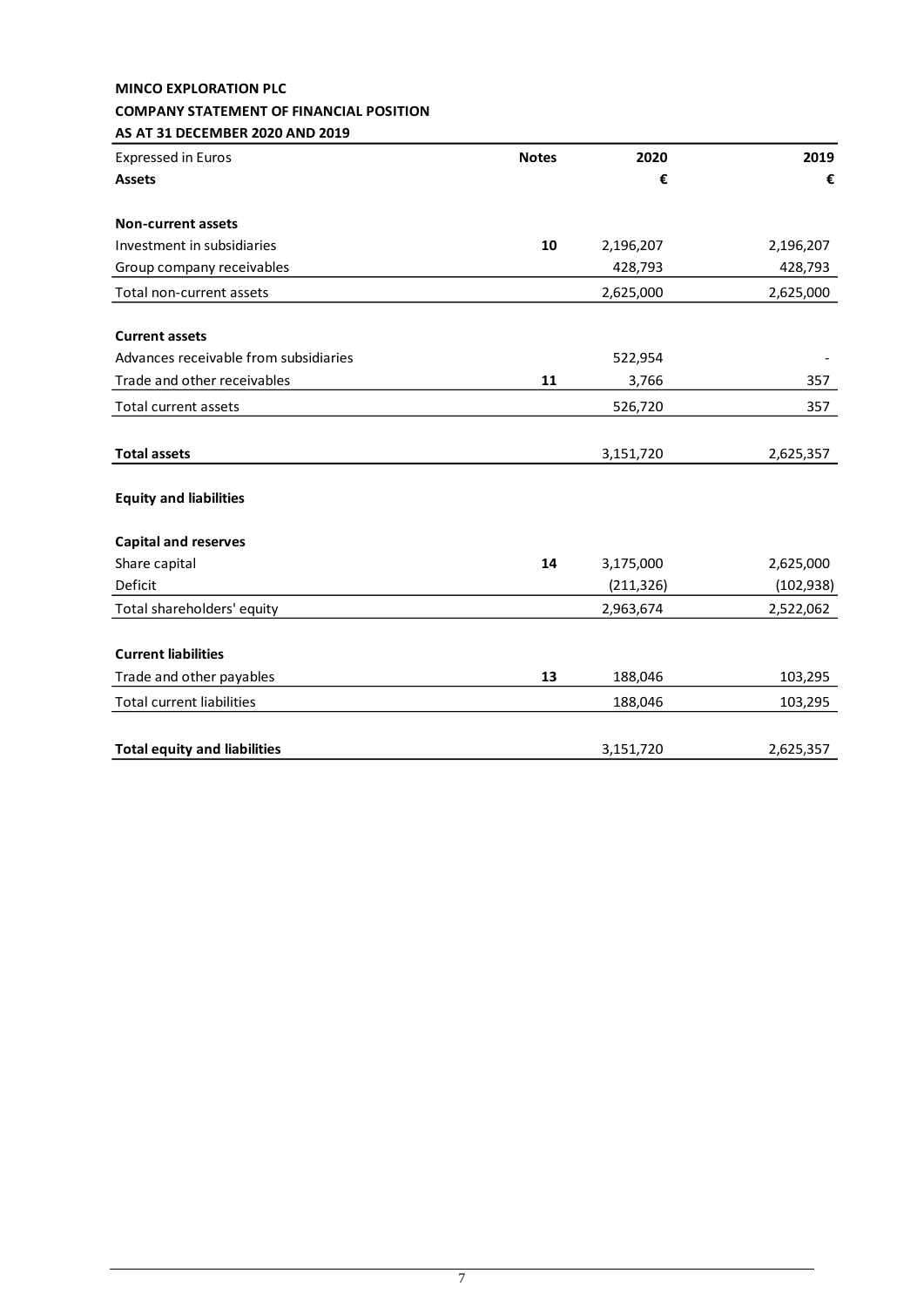# **MINCO EXPLORATION PLC CONDENSED CONSOLIDATED STATEMENT OF CHANGES IN EQUITY**

# **AS AT 31 DECEMBER 2020**

| <b>Expressed in Euros</b>             |               |                | Owner's    |            |
|---------------------------------------|---------------|----------------|------------|------------|
|                                       | Share capital | <b>Deficit</b> | investment | Total      |
|                                       | €             | €              | €          | €          |
| Balance as at 31 December 2017        |               |                | 553,956    | 553,956    |
| Transfers to/from Buchans             |               |                | 414,460    | 414,460    |
| Total comprehensive loss for the year |               |                | (189,084)  | (189,084)  |
| Balance as at 31 December 2018        |               |                | 779,332    | 779,332    |
| Transfers to/from Buchans             |               |                | 25,000     | 25,000     |
| Reorganization (Note 2)               | 2,625,000     | 4,919,332      | (804, 332) |            |
| Total comprehensive loss for the year |               | (117, 205)     |            | (117, 205) |
| Balance as at 31 December 2019        | 2,625,000     | 4,802,127      |            | 687,127    |
| Issue of shares for cash              | 550,000       |                |            | 550,000    |
| Total comprehensive loss for the year |               | (124,365)      |            | (124, 365) |
| Balance as at 31 December 2020        | 3,175,000     | 4,677,762      |            | 1,112,762  |

#### **MINCO EXPLORATION PLC COMPANY STATEMENT OF CHANGES IN EQUITY AS AT 31 DECEMBER 2020**

| <b>Expressed in Euros</b>             | Share capital | <b>Deficit</b> | <b>Total</b> |
|---------------------------------------|---------------|----------------|--------------|
|                                       | €             | €              | €            |
| Shares issued (Note 2)                | 2,625,000     |                | 2,625,000    |
| Total comprehensive loss for the year |               | (102, 938)     | (102, 938)   |
| Balance as at 31 December 2019        | 2,625,000     | (102, 938)     | 2,522,062    |
| Issue of shares for cash              | 550,000       |                | 550,000      |
| Total comprehensive loss for the year |               | (108,388)      | (108, 388)   |
| Balance as at 31 December 2020        | 3,175,000     | (211, 326)     | 2,963,674    |

#### *Share capital*

The share capital is comprised of share capital issued for cash and non-cash considerations.

#### *Owner's investment*

For the year ended 31 December 2018, Buchans' net investment in Minco Exploration is shown as owner's net investment in these financial statements as Minco Exploration was not a separate legal entity for the period presented.

#### *Retained deficit*

Retained deficit comprise accumulated profit and loss in the current and prior years. Retained deficit also includes the value of expired and terminated share-based payments.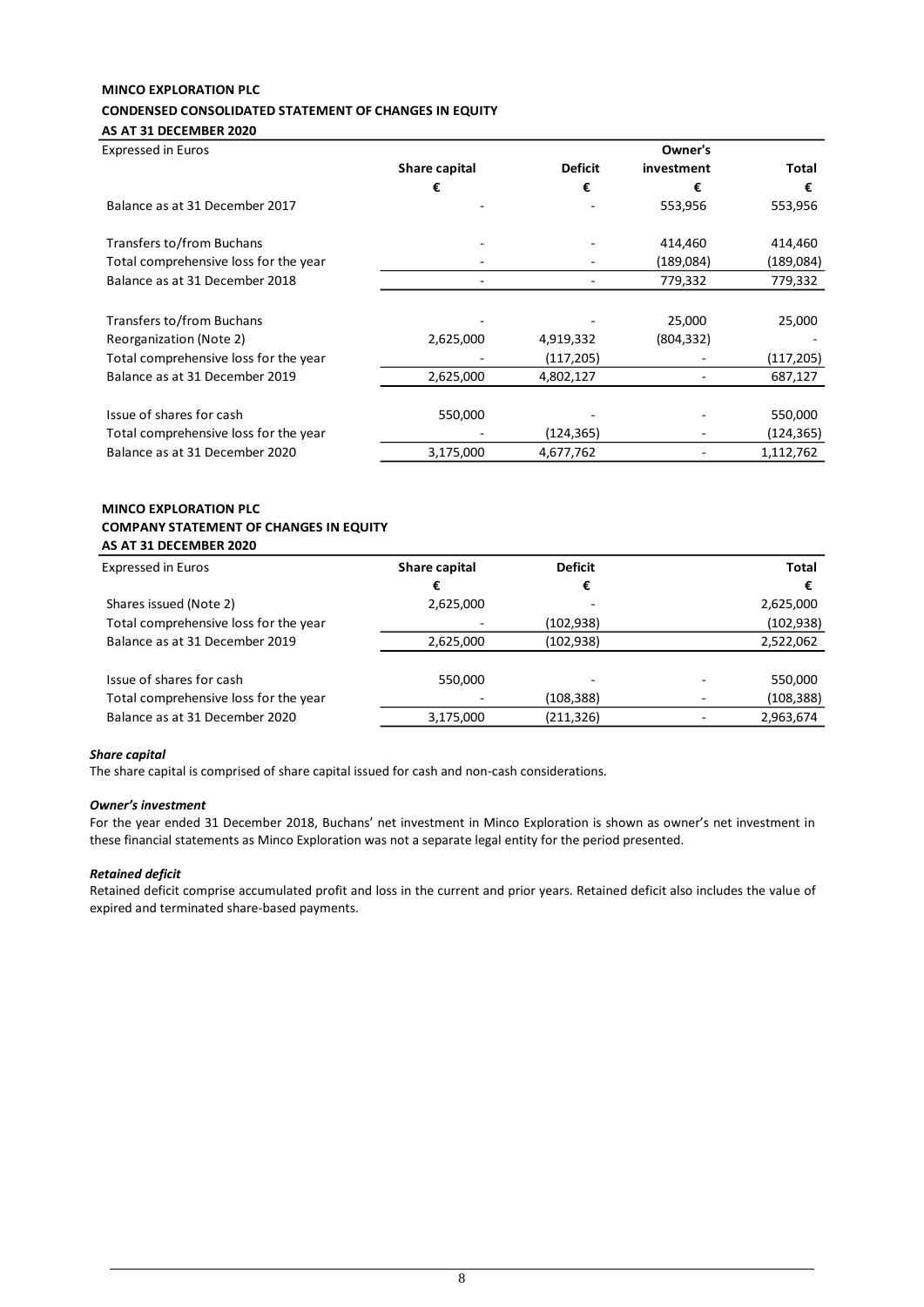# **MINCO EXPLORATION PLC CONDENSED CONSOLIDATED STATEMENT OF CASH FLOW FOR THE YEARS ENDED 31 DECEMBER 2020, 2019 AND 2018**

| <b>Expressed in Euros</b>                              | 2020       | 2019       | 2018       |
|--------------------------------------------------------|------------|------------|------------|
|                                                        | €          | €          | €          |
| Cash flow from operating activities                    |            |            |            |
| Loss for the year                                      | (124,365)  | (117, 205) | (189,084)  |
|                                                        | (124, 365) | (117, 205) | (189,084)  |
| Movements in working capital                           |            |            |            |
| Decrease/(increase) in trade and other receivables     | 38,898     | (17, 457)  | 7,468      |
| (Decrease)/increase in trade and other payables        | (93, 417)  | 144,917    | 10,998     |
| Net cash flows used in operating activities            | (178, 884) | 10,255     | (170, 618) |
|                                                        |            |            |            |
| Cash flows from/used investing activities              |            |            |            |
| Investment in exploration and evaluation assets        | (90,000)   | (33,065)   | (237,059)  |
| Net cash flows from/(used in) investing activities     | (90,000)   | (33,065)   | (237,059)  |
| Cash flows from financing activities                   |            |            |            |
| Issue of shares                                        | 550,000    |            |            |
| Increase/(decrease) in advances from owners            |            | 25,000     | 414,460    |
| Net cash flows from financing activities               | 550,000    | 25,000     | 414,460    |
|                                                        |            |            |            |
| Net increase/(decrease) in cash and cash equivalents   | 281,116    | 2,190      | 6,783      |
| Cash and cash equivalents at the beginning of the year | 17,872     | 15,682     | 8,899      |
| Cash and cash equivalent at the end of the year        | 298,988    | 17,872     | 15,682     |

# **MINCO EXPLORATION PLC COMPANY STATEMENT OF CASH FLOW FOR THE YEARS ENDED 31 DECEMBER 2020 AND 2019**

| <b>Expressed in Euros</b>                              | 2020       | 2019       |
|--------------------------------------------------------|------------|------------|
|                                                        | €          | €          |
| Cash flow from operating activities                    |            |            |
| Loss for the year                                      | (108, 388) | (102, 938) |
| Foreign exchange translation reserve                   |            |            |
| Impairment of investment                               |            |            |
|                                                        | (108, 388) | (102, 938) |
| Movements in working capital                           |            |            |
| (Increase) in trade and other receivables              | (3, 410)   | (357)      |
| Decrease in trade and other payables                   | 84,752     | 103,295    |
| Net cash flows used in operating activities            | (27,046)   |            |
|                                                        |            |            |
| Cash flows from investing activities                   |            |            |
| Investment in subsidiaries                             |            |            |
| Advances to subsidiaries                               | (522,954)  |            |
| Net cash flows from/(used in) investing activities     | (522,954)  |            |
|                                                        |            |            |
| Cash flows from financing activities                   |            |            |
| Issue of shares                                        | 550,000    |            |
| Net cash flows from financing activities               | 550,000    |            |
|                                                        |            |            |
| Net increase/(decrease) in cash and cash equivalents   |            |            |
| Effect of foreign exchange rate changes on cash        |            |            |
| Cash and cash equivalents at the beginning of the year |            |            |
| Cash and cash equivalent at the end of the year        |            |            |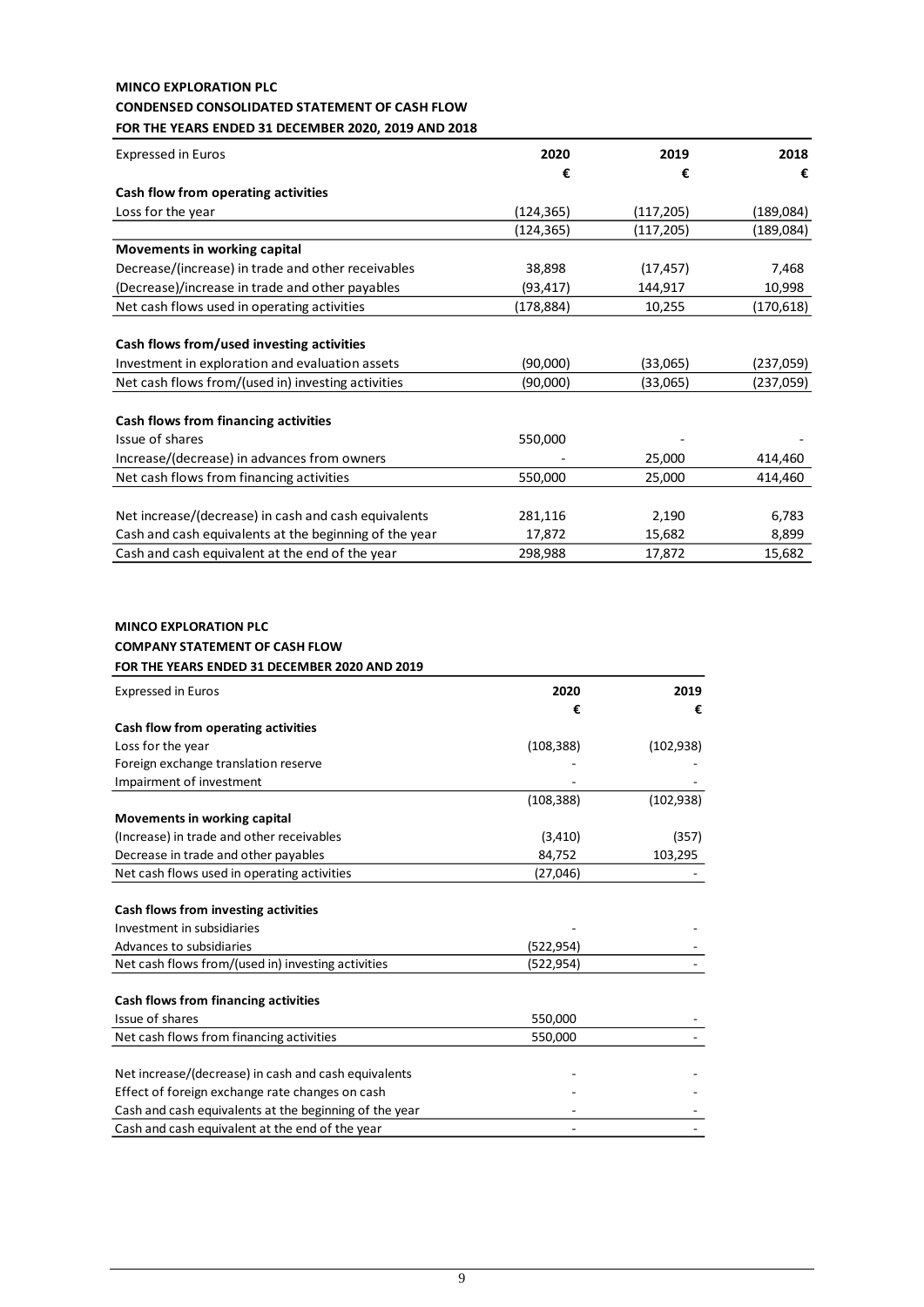#### **1. BASIS OF PRESENTATION AND COMPLIANCE**

Minco Exploration plc ("Minco Exploration", "Minco", or the "Company") was incorporated in Ireland on 28 May 2019 as a wholly owned subsidiary of Buchans Resources Limited ("Buchans") to acquire the shares and receivables in subsidiaries from Buchans, its parent company. See Note 2. Minco was re-registered under the Companies Act 2014 as PLC-Public Limited Company on 27 April 2020.

Minco Exploration and its subsidiaries, (Norsub Limited, Minco Ireland Limited, Minco Mining Limited and Westland Exploration Limited (the "Minco Subsidiaries" and collectively with Minco Exploration the "Group") has interests in exploration and evaluation properties located in Ireland and the United Kingdom. The Minco Subsidiaries had been subsidiaries of Minco plc prior to August 30, 2017 (See Note 2) and have been carrying on the business of exploring and evaluation of mineral properties in Ireland since 1995. Substantially all of the Group's efforts are devoted to financing and exploring its mineral properties.

The Company's head office is located at Coolfore Road, Ardbraccan, Navan, Co. Meath, Ireland and the address of its registered office is 17 Pembroke Street Upper, Dublin 2, Ireland D02 AT22.

In 2019, in a group reorganization of Buchans, the Company acquired the shares and receivables in subsidiaries from its parent company, Buchans, in consideration for the issue of 59,868,716 ordinary shares of €0.01 each at a deemed value of €2,625,000.

These consolidated financial statements at 31 December 2019 and 2018 reflect the financial position, statement of loss and comprehensive loss, equity and cash flows related to assets and liabilities of Minco Exploration (the "Minco Exploration Net Assets") which were transferred by its parent company Buchans in 2019. See Note 2.

As Minco Exploration had not historically prepared financial statements for the Minco Exploration Net Assets, and Minco Exploration did not exist as a legal entity prior to 28 May 2019, the financial statements for the period prior to 30 May 2019 have been prepared from the financial records of Buchans on a carve-out basis. The Statements of Financial Position at 31 December 2019 and 2018 include all of the Minco Exploration Net Assets. The Statements of Loss and Comprehensive Loss for the years ended 31 December 2019 and 2018 reflect all expenses and other income directly attributable to the Minco Exploration Net Assets, and an allocation of Buchans and Minco Exploration's general and administrative expenses incurred presented as management fees, as these expenditures were shared by the Minco Exploration Net Assets. In some instances, certain expenses were not allocated as they would have related directly to Buchans or Minco Exploration. All inter-entity balances and transactions have been eliminated.

The owner's net investment in these consolidated financial statements prior to establishment of the Company was recorded as Buchans' net investment in these assets, as the Company was not a separate legal entity for the entire reporting period presented. Changes in owner's net investment include net income/ (loss) and net transfers to and from Buchans at the book values recorded by Buchans. On acquisition of the assets from Buchans for shares of the Company, the owner's investment was reclassified as share capital and deficit.

These financial statements have been prepared based upon the historical cost amounts recorded by Buchans and Minco Exploration, with the exception of certain financial instruments measured at fair value. These financial statements may not be indicative of Minco Exploration financial performance and do not necessarily reflect what its financial position, results of operations, and cash flows would have been for the years ended 31 December 2019 and 2018 had Minco Exploration operated as an independent entity during the entire financial statement reporting periods presented.

The financial statements of Minco Exploration and its subsidiaries have been prepared applying principles in accordance with International Financial Reporting Standards ("IFRS") as adopted by the European Union, and their interpretations adopted by the International Accounting Standards Board ("IASB") and comply with Article 4 of the EU IAS Regulation, and in accordance with the Companies Act 2014.

The financial statements were approved by the Board of Directors of Minco Exploration on 30 June 2021.

#### **2. GROUP REORGANIZATIONS**

Minco plc was a public company incorporated in Ireland and its shares were traded on the Alternative Investment Market (AIM) of the London Stock Exchange until August 30, 2017. Buchans was incorporated on May 8, 2015 under the laws of the Province of Ontario, Canada as a wholly-owned subsidiary of Minco plc to hold all of the assets of Minco plc, including the Minco Subsidiaries, but excluding Minco plc's 2% net smelter return royalty on the Curraghinalt gold deposit in Northern Ireland.

On June 1, 2017, Minco plc and Buchans entered into an agreement with Dalradian Resources Inc. on the terms of the acquisition by Dalradian of Minco plc's 2% royalty on the Curraghinalt gold deposit (the "Royalty Disposal"), in return for the issue of a total of 15,490,666 new Dalradian Shares valued at \$20,000,000. The Royalty Disposal was structured as an offer by Dalradian for the acquisition of the entire issued share capital of Minco plc (the "Offer"). The Offer was implemented by means of a scheme of arrangement, under Section 450 of the Companies Act 2014 of Ireland (the "Scheme"). As part of the Scheme, Minco plc undertook a demerger of Buchans, its wholly owned subsidiary, by way of a transfer in specie of the shares of Buchans to Minco plc Shareholders (the "Demerger") effective August 30, 2017.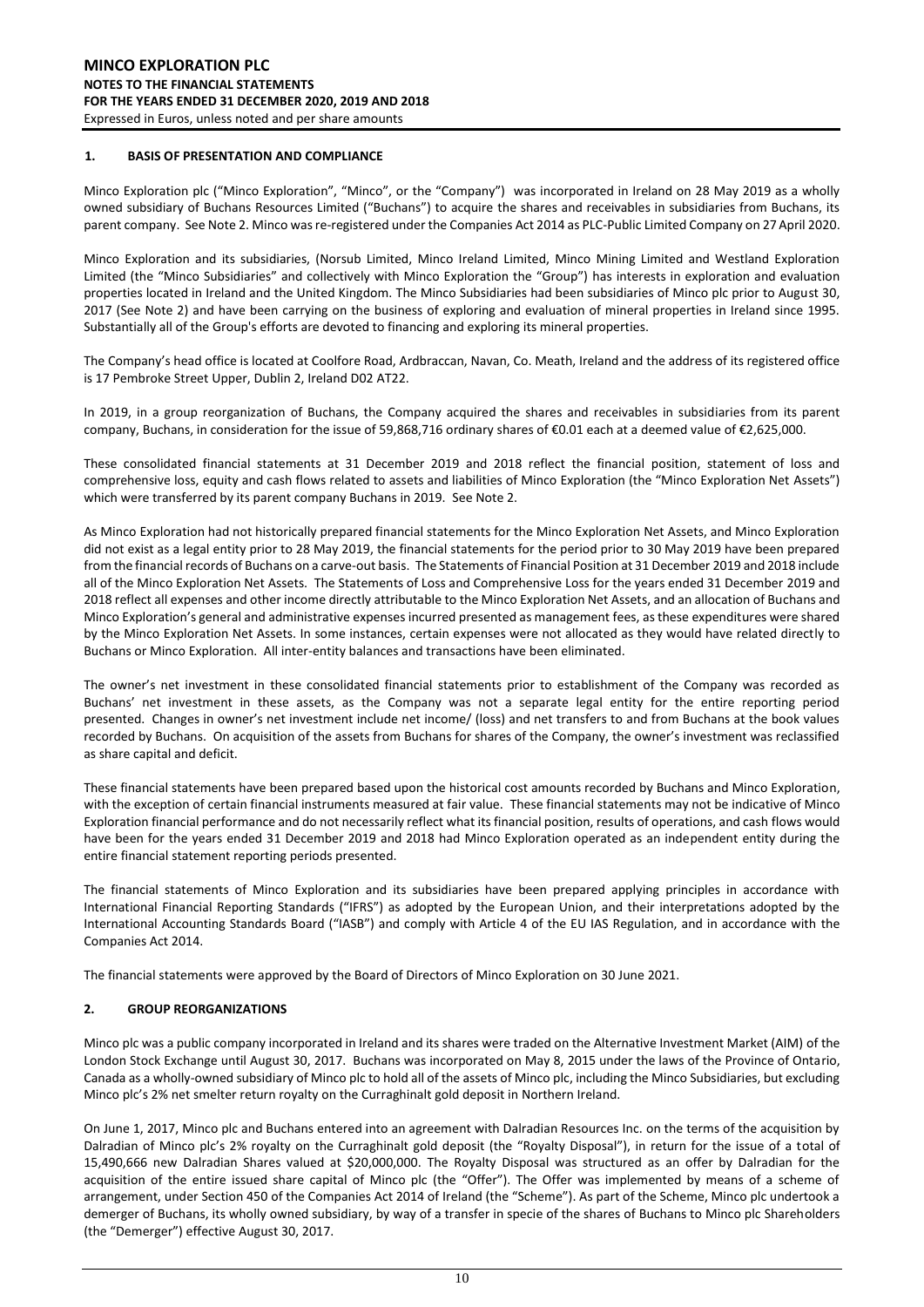#### **2. GROUP REORGANIZATIONS (CONTINUED)**

On 28 October 2019, the Company entered into an Arrangement Agreement with Buchans (the Company's sole shareholder at that time) and Canadian Manganese Company Inc. to effect a Plan of Arrangement involving a group reorganisation whereby Buchans agreed to distribute to its shareholders, pro rata, all of the shares of Canadian Manganese Company Inc. and exchangeable warrants entitling such shareholders to receive shares of the Company or additional shares of Buchans, at their option.

On 31 December 2019, Buchans filed Articles of Arrangement to implement the Plan of Arrangement for the group reorganization and spin-out of subsidiaries, which had been approved by Buchan's shareholders on 10 December 2019, and by the Ontario Superior Court of Justice on 19 December 2019.

Under the Plan of Arrangement, shareholders retained their existing shares of Buchans, and Buchans distributed to its shareholders, pro rata all of the shares of Canadian Manganese Company Inc. and 59,868,716 exchangeable warrants ("Exchangeable Warrants") entitling shareholders to receive either one share of Minco Exploration or 0.25 additional shares of Buchans, at the shareholder's option, for each share of Buchans held.

During the year 2020, 9,079,000 Exchangeable Warrants were exchanged into 2,269,744 Buchans shares, 1,039,844 Warrants were exchanged into Minco Exploration shares and 185,152 warrants were cancelled. On 31 December 2020, the 49,564,720 unexercised Exchangeable Warrants were automatically exchanged into Minco Exploration shares.

#### **3. SUMMARY OF SIGNIFICANT ACCOUNTING POLICIES**

#### **(a) Basis of consolidation**

The consolidated financial statements incorporate the financial statements of the Company and entities controlled by the Company (its subsidiaries) made up to 31 December each year. Subsidiaries consist of entities over which the Company is exposed to, or has rights to, variable returns as well as the ability to affect those returns through the power to direct the relevant activities of the entity. Subsidiaries are fully consolidated from the date control is transferred to the Company and are deconsolidated from the date control ceases. The financial statements include all the assets, liabilities, revenues, expenses and cash flows of the Company and its subsidiaries after eliminating inter-entity balances and transactions.

The results of subsidiaries acquired or disposed of are included in the group statement of loss from the effective date of acquisition or up to the effective date of disposal, as appropriate. All intra-company transactions, balances, income, and expenses are eliminated on consolidation.

Non-controlling interests in subsidiaries are identified separately from the Company's equity therein. The interests of non-controlling shareholders may be initially measured at fair value or at the non-controlling interests' proportionate share of the fair value of the acquiree's identifiable net assets. The choice of measurement is made on an acquisition-by-acquisition basis. Subsequent to acquisition, the carrying amount of non-controlling interests is the amount of those interests at initial recognition plus the noncontrolling interests' share of subsequent changes in equity. Total comprehensive loss is attributed to non-controlling interests even if this results in the non-controlling interests having a deficit balance.

Changes in the Company's interests in subsidiaries that do not result in a loss of control are accounted for as equity transactions. The carrying amount of the Company's interests and the non-controlling interests are adjusted to reflect the changes in their relative interests in the subsidiaries. Any difference between the amount by which the non-controlling interests are adjusted and the fair value of the consideration paid or received is recognized directly in equity and attributed to the owners of the Company.

When the Company loses control of a subsidiary, the profit or loss on disposal is calculated as the difference between (i) the aggregate of the fair value of the consideration received and the fair value of the retained interest and (ii) the previous carrying amount of the assets (including goodwill), less liabilities of the subsidiary and any non-controlling interests. Amounts previously recognized in other comprehensive income/ (loss) in relation to the subsidiary are accounted for (i.e. reclassified to profit or loss or transferred directly to retained earnings) in the same manner as would be required if the relevant assets or liabilities are disposed of. The fair value of any investment retained in the former subsidiary at the date when control is lost is regarded as the fair value on initial recognition for subsequent accounting under IFRS 9 *financial instruments* or, when applicable, the costs on initial recognition of an investment in an associate or jointly controlled entity.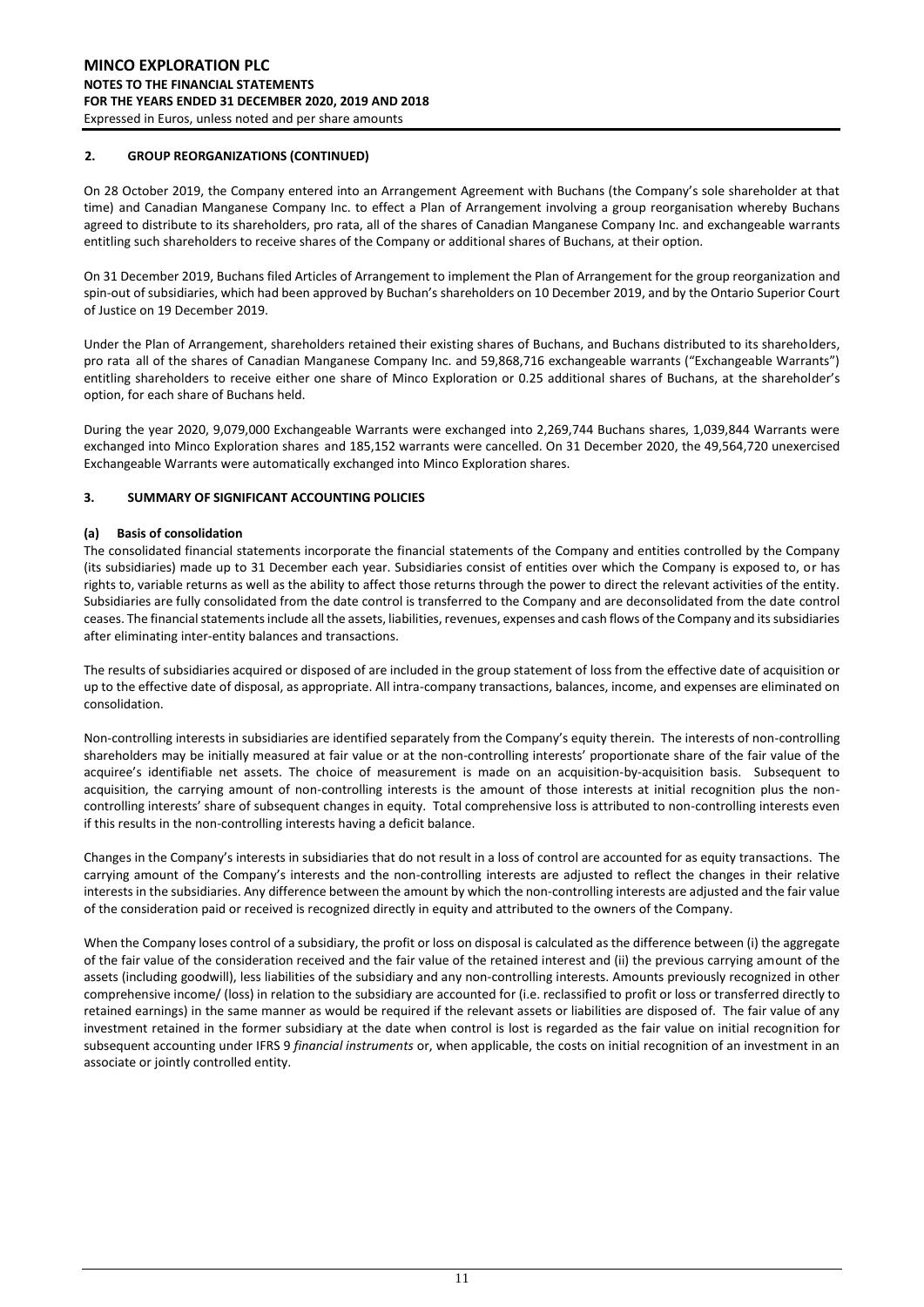#### **(b) Exploration and evaluation assets**

Exploration and evaluation costs are capitalised as an intangible asset until technical feasibility and commercial viability of a mineral deposit, when the capitalised exploration costs are re-classed to property, plant and equipment. Exploration costs include an allocation of administration and salary costs (including share-based payments) as determined by management, where they relate to specific projects. Prior to reclassification to property, plant and equipment, exploration and evaluation assets are assessed for impairment and any impairment loss recognised immediately in the statement of (loss)/income.

#### **(c) Rehabilitation Provisions**

The Company will record a liability for the estimated future costs associated with legal and constructive obligations relating to the reclamation and closure of its exploration assets. This amount is initially recorded at its discounted present value with subsequent annual recognition of an accretion expense on the discounted liability. An equivalent amount is recorded as an increase to exploration assets and amortized over the useful life of these assets. Minco Exploration is currently not aware of any existing significant legal or constructive obligations relating to the reclamation of its interest in exploration assets and therefore no such liability has been recorded at 31 December 2020, 2019 and 2018.

#### **(d) Impairment of non-financial assets**

At the end of each reporting period, non-financial assets are subject to impairment tests whenever events or changes in circumstances indicate that their carrying amount may not be recoverable. Where the carrying value of an asset exceeds its recoverable amount, which is the higher of value in use and fair value less costs to sell, the asset is written down accordingly. Any impairment is recognized in loss.

#### **(e) Interests in joint arrangements**

Table 1. A joint arrangement involves the use of assets and/or other resources of the Company and other venturers rather than the establishment of a corporation, partnership or other entity. The Company accounts for the assets it controls and the liabilities and expenses it incurs. As at 31 December 2020, 2019 and 2018, no joint arrangement existed for accounting purposes.

#### **(f) Cash and cash equivalents**

Cash is comprised of cash on hand, deposits in banks and highly liquid investments having original terms to maturity of 90 days or less when acquired.

#### **(g) Financial instruments**

#### **Financial assets**

#### **Initial recognition and measurement**

Non-derivative financial assets within the scope of IFRS 9 are classified and measured as "financial assets at fair value", as either fair value through profit and loss ("FVPL") or fair value through other comprehensive income ("FVOCI"), or "financial assets at amortized costs", as appropriate. The Company determines the classification of financial assets at the time of initial recognition based on the Company's business model and the contractual terms of the cash flows.

All financial assets are recognized initially at fair value plus, in the case of financial assets not at FVPL, directly attributable transaction costs on the trade date at which the Company becomes a party to the contractual provisions of the instrument.

Cash and trade and other receivable are measured at amortized cost.

#### **Subsequent measurement – financial assets at amortized cost**

After initial recognition, financial assets measured at amortized cost are subsequently measured at the end of each reporting period at amortized cost using the Effective Interest Rate ("EIR") method. Amortized cost is calculated by taking into account any discount or premium on acquisition and any fees or costs that are an integral part of the EIR. The EIR amortization is included in finance income in the group statements of loss.

#### **Subsequent measurement – FVPL**

Financial assets measured at FVPL include financial assets management intends to sell in the short term and any derivative financial instrument that is not designated as a hedging instrument in a hedge relationship. Financial assets measured at FVPL are carried at fair value in the group statements of financial position with changes in fair value recognized in other income or expense in the group statements of loss. The Company measures its cash equivalents at FVPL.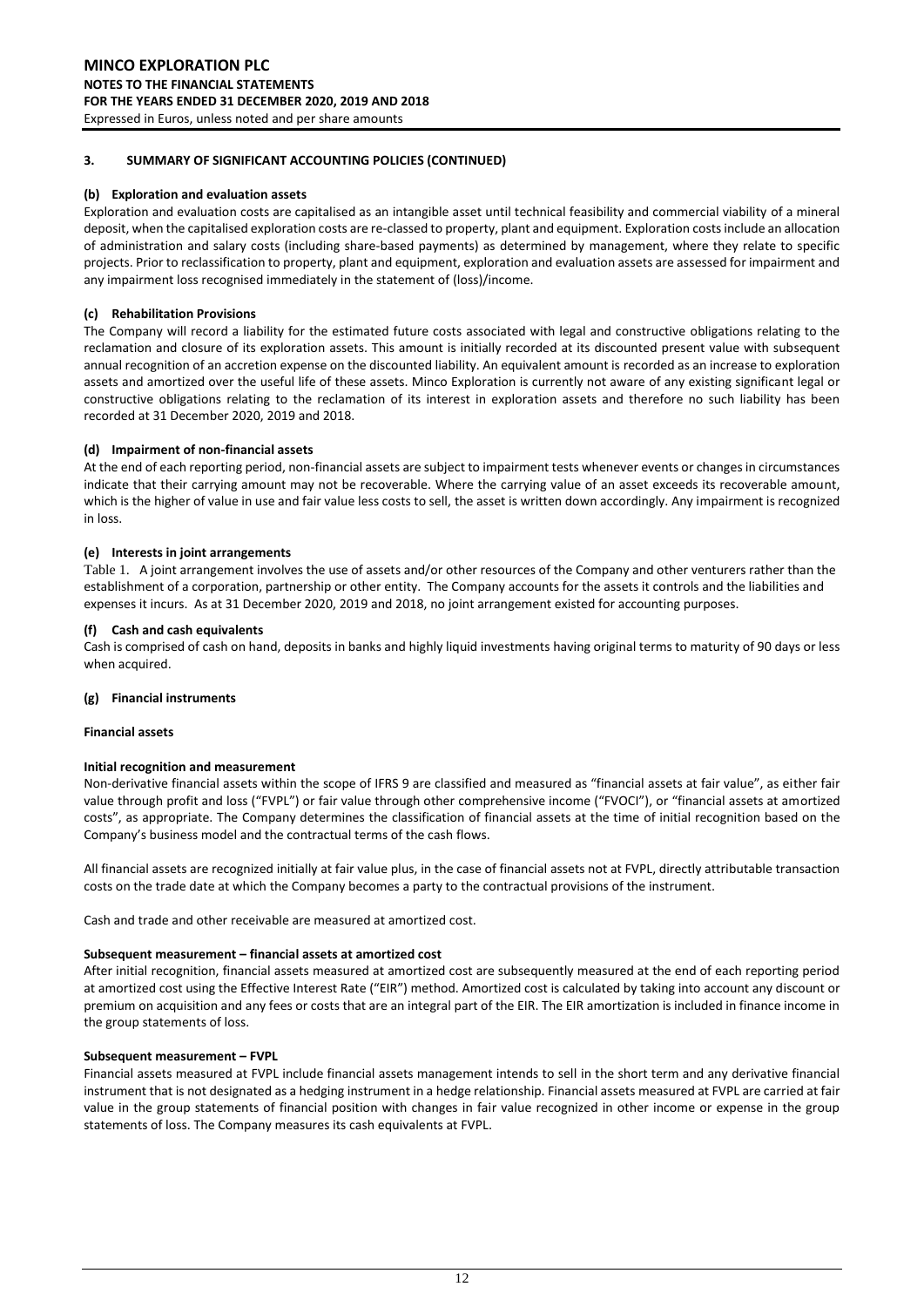#### **MINCO EXPLORATION PLC NOTES TO THE FINANCIAL STATEMENTS FOR THE YEARS ENDED 31 DECEMBER 2020, 2019 AND 2018** Expressed in Euros, unless noted and per share amounts

#### **3. SUMMARY OF SIGNIFICANT ACCOUNTING POLICIES (CONTINUED)**

#### **(g) Financial instruments (continued)**

#### **Financial assets (continued)**

#### **Subsequent measurement – FVOCI**

Financial assets measured at FVOCI are non-derivative financial assets that are not held for trading and the Company has made an irrevocable election at the time of initial recognition to measure the assets at FVOCI. The Company does not measure any financial assets at FVOCI.

After initial measurement, investments measured at FVOCI are subsequently measured at fair value with unrealized gains or losses recognized in other comprehensive loss in the group statements of comprehensive loss. When the investment is sold, the cumulative gain or loss remains in accumulated other comprehensive loss and is not reclassified to profit or loss.

Dividends from such investments are recognized in other income in the group statements of operations when the right to receive payments is established.

#### **Derecognition**

A financial asset is derecognized when the contractual rights to the cash flows from the asset expire, or the Company no longer retains substantially all the risks and rewards of ownership.

#### **Impairment of financial assets**

The Company's only financial assets subject to impairment are amounts receivable, which are measured at amortized cost. The Company has elected to apply the simplified approach to impairment as permitted by IFRS 9, which requires the expected lifetime loss to be recognized at the time of initial recognition of the receivable. To measure estimated credit losses, accounts receivable have been consolidated based on shared credit risk characteristics, including the number of days past due. An impairment loss is reversed in subsequent periods if the amount of the expected loss decreases, and the decrease can be objectively related to an event occurring after the initial impairment was recognized.

#### **Financial liabilities**

#### **Initial recognition and measurement**

Financial liabilities are measured at amortized cost, unless they are required to be measured at FVPL as is the case for held for trading or derivative instruments, or the Company has opted to measure the financial liability at FVPL. The Company's financial liabilities include accounts payable and accruals, notes payable and other liability of subsidiary, which are each measured at amortized cost. All financial liabilities are recognized initially at fair value and in the case of long-term debt, net of directly attributable transaction costs.

#### **Subsequent measurement – financial liabilities at amortized cost**

After initial recognition, financial liabilities measured at amortized cost are subsequently measured at the end of each reporting period at amortized cost using the EIR method. Amortized cost is calculated by taking into account any discount or premium on acquisition and any fees or costs that are an integral part of the EIR. The EIR amortization is included in finance cost in the group statements of loss.

#### **Derecognition**

A financial liability is derecognized when the obligation under the liability is discharged, cancelled, or expires with any associated gain or loss recognized in other income or expense in the group statements of loss.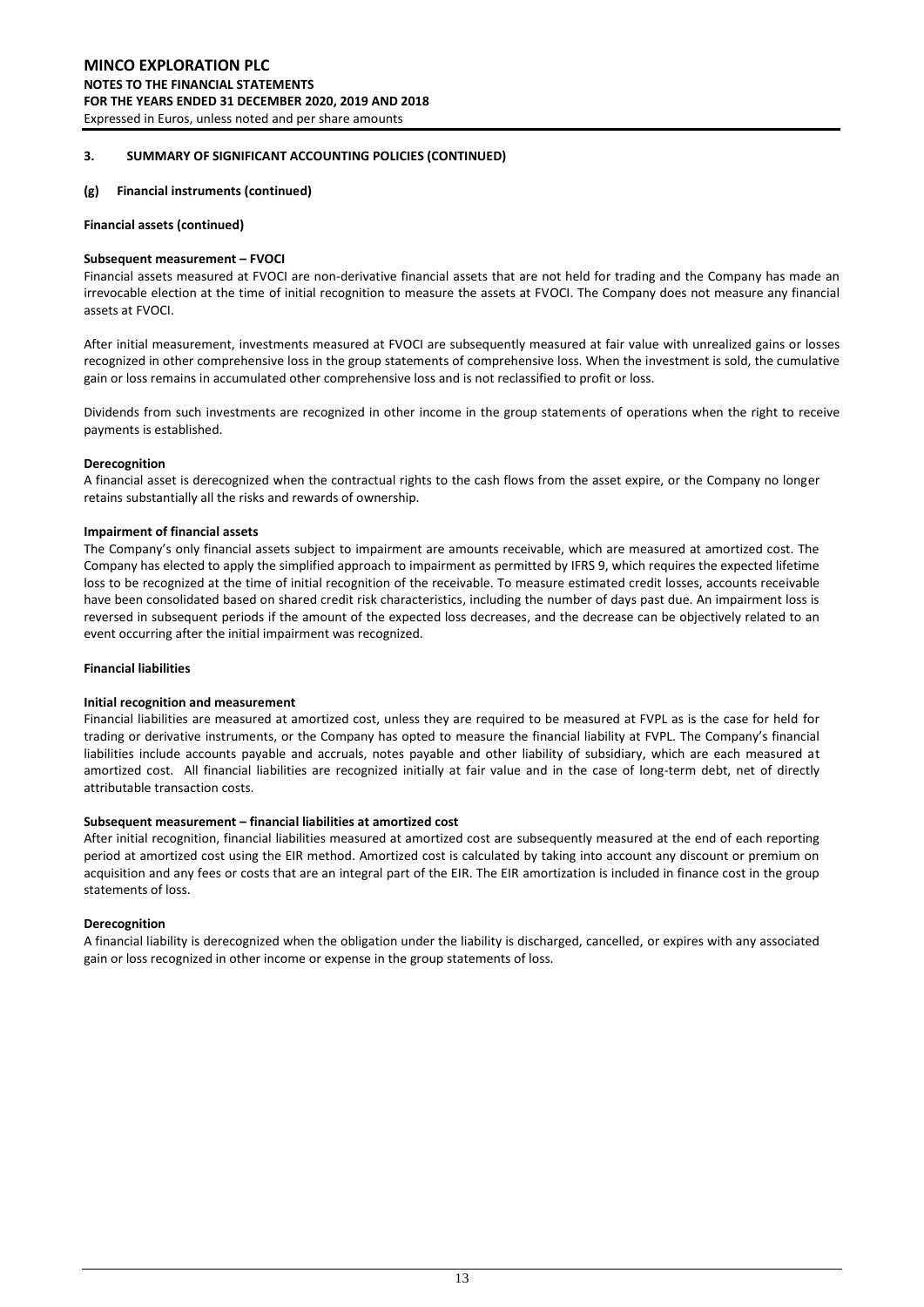#### **(h) Functional and presentation currencies**

The Company's presentation currency is the Euro  $(\mathscr{C})$ . The functional currency of the Company and its subsidiaries is the Euro. In preparing the financial statements of the individual entities, transactions in currencies other than the entity's functional currency (foreign currencies) are recognised at the rates of exchange prevailing at the dates of the transactions. At the end of each reporting period, monetary items denominated in foreign currencies are retranslated at the rates prevailing at that date. Non-monetary items denominated in foreign currencies are retranslated at the rates prevailing on the transaction dates. Foreign currency translation differences are recognized in the group statement of loss.

#### **(i) Critical accounting judgements and key sources of estimation uncertainty**

#### *Preparation of financial statements*

The preparation of financial statements requires management to make judgments related to the allocation of assets, liabilities and expenses. The actual results may differ from the results presented had the Company existed in its reorganised form for the financial statement reporting periods presented. See Note 3.

#### *Critical accounting judgements*

In the process of applying the Company's accounting policies above, management has identified the judgemental areas that have the most significant effect on the amounts recognised in the financial statements (apart from those involving estimations), which are dealt with below.

#### *Key sources of estimation uncertainty*

Preparation of financial statements requires management to make estimates and assumptions that affect the amounts reported for assets and liabilities as at the statement of financial position date and the amounts reported for revenues and expenses during the period. The nature of estimation means that actual outcomes could differ from those estimates. Differences between management's assumptions, including economic assumptions such as metal prices and market conditions, could have a material effect in the future on the Company's financial position and results of operation.

#### *Exploration and evaluation assets*

The assessment of whether general administration costs and salary costs are capitalised or expensed involves judgement. Management considers the nature of each cost incurred and whether it is deemed appropriate to capitalise it within exploration assets. Costs which can be demonstrated as project related are included within exploration assets.

Exploration assets relate to prospecting, exploration, and related expenditure in Ireland. The business of exploring for minerals involves a high degree of risk and there can be no assurance that current exploration programs will result in profitable mining operations. The recoverability of the carrying value of exploration and evaluation assets and the Company's continued existence is dependent upon the preservation of its interests in the underlying properties, the discovery of economically recoverable mineral deposits, the achievement of profitable operations, and on the ability of the Company to raise additional financing, if necessary, or alternatively upon the Company's ability to dispose of its interests on an advantageous basis. The Company's exploration activities are subject to a number of significant and potential risks including:

- exploration, development, and operating risk
- no assurance of production
- factors beyond the Company's control
- failure to obtain additional financing
- insurance and uninsured risks
- environmental risks and hazards
- government regulation and permitting delays
- infrastructure availability
- price volatility of publicly traded securities
- fluctuating metal prices

There has been no determination whether the Company's interests in its exploration and evaluation assets contain mineral resources which are economically recoverable. The recoverability of these exploration and evaluation assets is dependent on the discovery and successful development of economic mineral deposits, including the ability to raise financing to develop future projects. Major expenditures are required to locate and establish mineral deposits, to develop metallurgical processes and to construct mining and processing facilities. Should this prove unsuccessful, the value exploration and evaluation assets included in the statement of financial position would be written off to operations.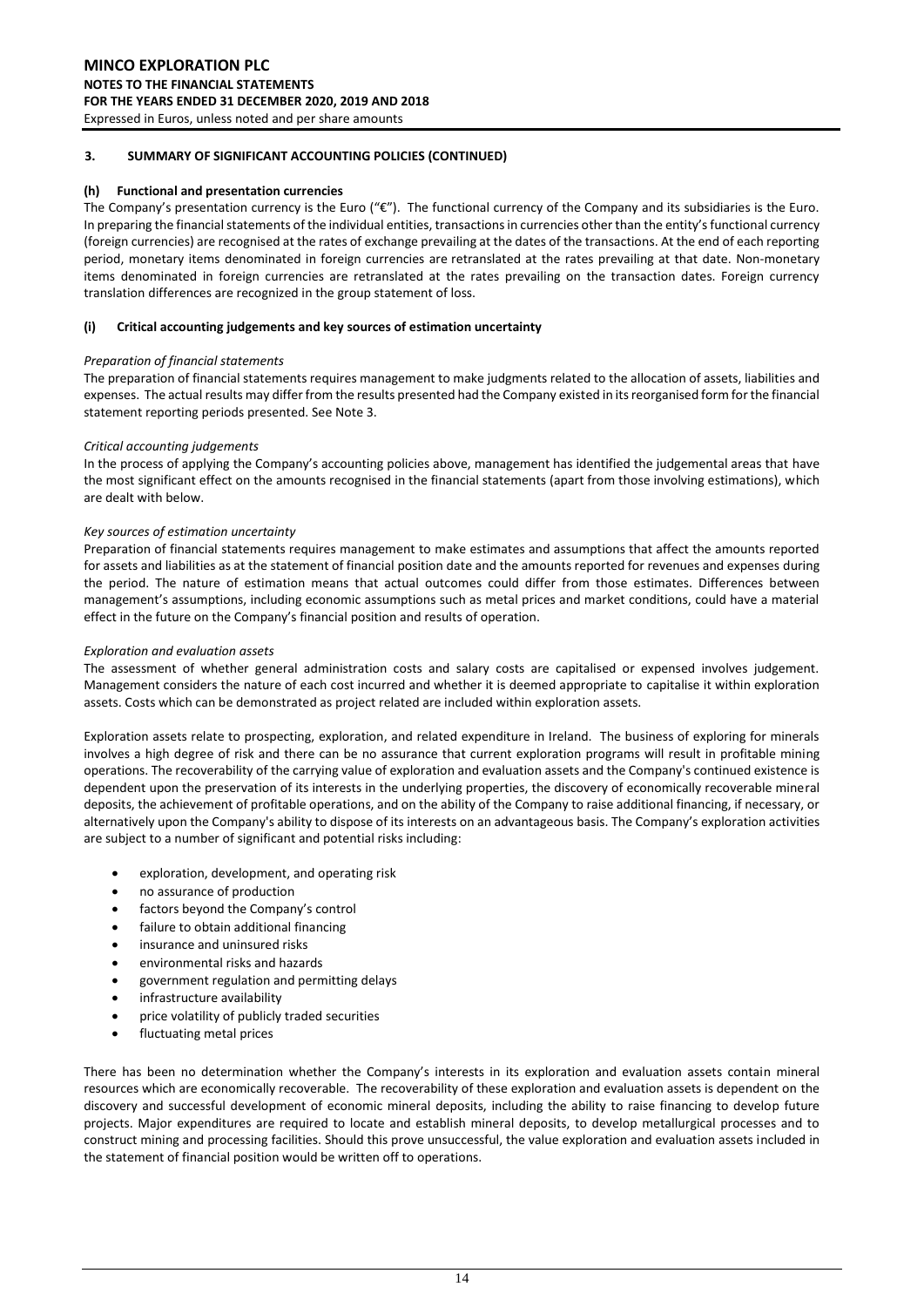#### **(i) Critical accounting judgements and key sources of estimation uncertainty (continued)**

In order for the Company to carry out its exploration and evaluation activities, the Company is required to hold various licences and permits. There is no assurance that the Company's existing licences will be renewed or that new licences that have been applied for will be granted. The Group's exploration operations are subject to government legislation, policies and controls relating to prospecting, development, production, environmental protection, mining taxes and labour standards.

#### *Impairment of exploration and evaluation assets*

The assessment of exploration and evaluation assets for any indications of impairment involves judgement. If an indication of impairment exists, a formal estimate of recoverable amount is performed, and an impairment loss recognised to the extent that carrying amount exceeds recoverable amount. Recoverable amount is estimated as the higher of fair value less costs to sell and value in use. The assessment requires judgement as to the likely future commerciality of the asset and when such commerciality should be determined; future revenues, capital and operating costs and the discount rate to be applied to such revenues and costs.

#### *Estimation of rehabilitation provisions and asset retirement obligations and the timing of expenditure*

The estimated future costs associated with legal and constructive obligations relating to the reclamation, rehabilitation and closure of exploration assets are updated annually during the life of a project to reflect known developments, (e.g. revisions to cost estimates and to the estimated lives of operations), and are subject to review at regular intervals. Decommissioning, restoration, and similar liabilities are estimated based on the Company's interpretation of current regulatory requirements, constructive obligations and are measured at fair value. Fair value is estimated based on the net present value of estimated future cash expenditures for the settlement of decommissioning, restoration or similar liabilities that may occur upon decommissioning of the mine. Such estimates are subject to change based on changes in laws and regulations and negotiations with regulatory authorities.

#### *Income, value added, withholding and other taxes*

The Company is subject to income, value added, withholding and other taxes. Significant judgment is required in determining the Company's provisions for taxes. There are many transactions and calculations for which the ultimate tax determination is uncertain during the ordinary course of business. The Company recognizes liabilities for anticipated tax audit issues based on estimates of whether additional taxes will be due. The determination of the Company's income, value added, withholding and other tax liabilities requires interpretation of complex laws and regulations. The Company's interpretation of taxation law as applied to transactions and activities may not coincide with the interpretation of the tax authorities. All tax related filings are subject to government audit and potential reassessment subsequent to the financial statement reporting period. Where the final tax outcome of these matters is different from the amounts that were initially recorded, such differences will impact the tax related accruals and deferred income tax provisions in the period in which such determination is made.

#### **(j) Taxation**

Current tax expense is comprised of current and deferred income tax. Current and deferred income taxes are recognized in net loss except to the extent that they relate to a business combination, or to items recognized directly in equity or other comprehensive income.

Deferred tax assets and liabilities are recognized for the future tax consequences attributable to differences between the financial statement carrying amounts of existing assets and liabilities and their respective tax bases. Deferred tax assets and liabilities are measured using enacted or substantively enacted tax rates expected to apply to taxable income in the years in which those temporary differences are expected to be recovered or settled. Deferred income tax assets also result from unused loss carry forwards, resource related pools and other deductions. A deferred tax asset is recognized for unused tax losses, tax credits and deductible temporary differences to the extent that it is probable that future taxable profits will be available against which they can be utilized. Deferred tax assets are reviewed at each reporting date and are reduced to the extent that it is no longer probable that the related tax benefit will be realized.

#### **(k) Changes in Accounting Policies**

During the year ended December 31, 2020, the Company adopted a number of new IFRS standards, interpretations, amendments and improvements of existing standards. These included IFRS 3, IFRS 16 and IFRIC 23. These new standards and changes did not have any material impact on the Company's financial statements.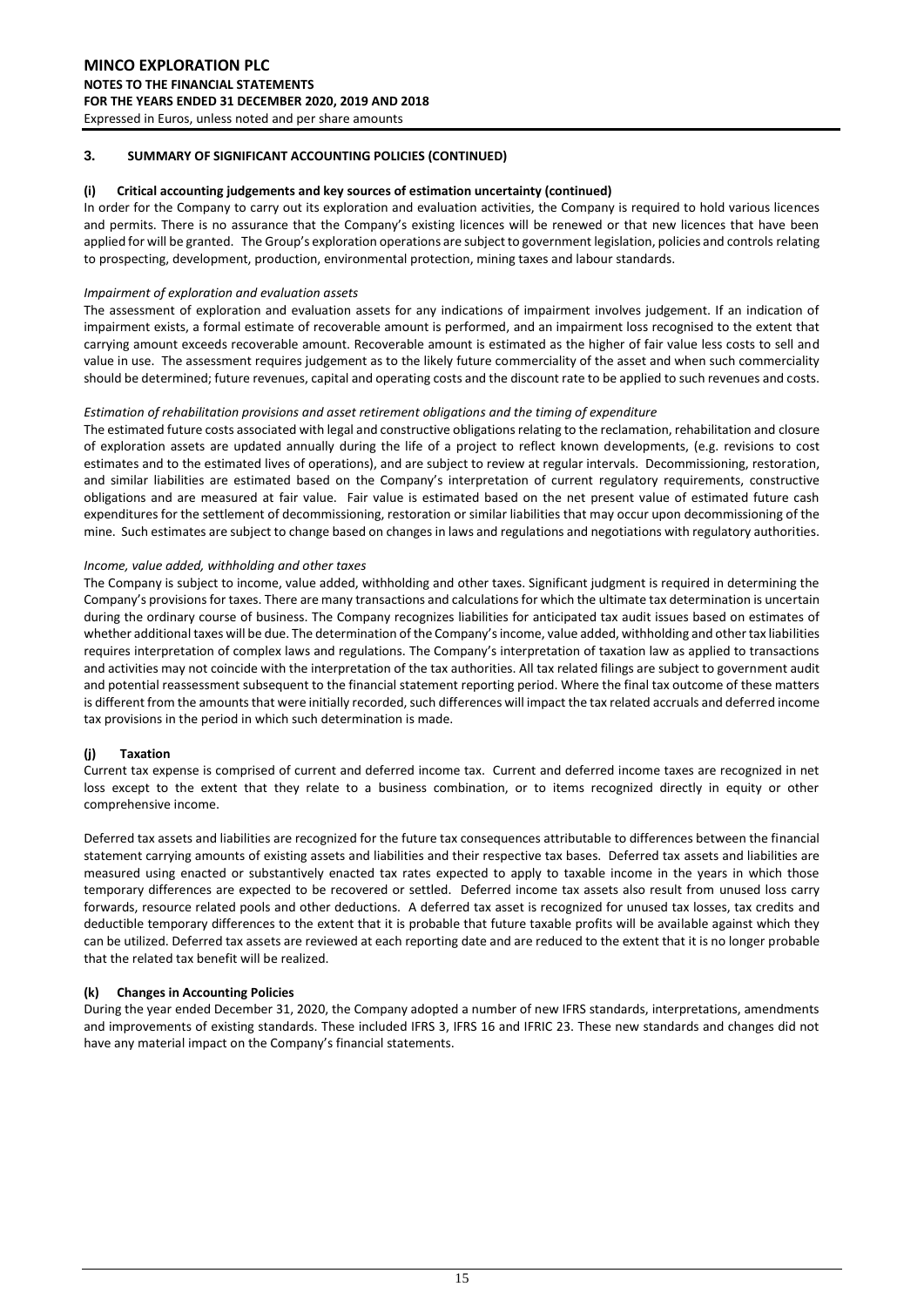#### **(l) New standards and interpretations not yet adopted**

Certain pronouncements were issued by the IASB or the IFRIC that are mandatory for accounting periods commencing on or after 1 January 2021. Many are not applicable or do not have a significant impact to the Company and have been excluded. The following have not yet been adopted and are being evaluated to determine their impact on the Company.

IAS 1 – Presentation of Financial Statements ("IAS 1") was amended in January 2020 to provide a more general approach to the classification of liabilities under IAS 1 based on the contractual arrangements in place at the reporting date. The amendments clarify that the classification of liabilities as current or noncurrent is based solely on a company's right to defer settlement at the reporting date. The right needs to be unconditional and must have substance. The amendments also clarify that the transfer of a company's own equity instruments is regarded as settlement of a liability, unless it results from the exercise of a conversion option meeting the definition of an equity instrument. The amendments are effective for annual periods beginning on January 1, 2023.

IAS 37 – Provisions, Contingent Liabilities, and Contingent Assets ("IAS 37") was amended. The amendments clarify that when assessing if a contract is onerous, the cost of fulfilling the contract includes all costs that relate directly to the contract – i.e. a fullcost approach. Such costs include both the incremental costs of the contract (i.e. costs a company would avoid if it did not have the contract) and an allocation of other direct costs incurred on activities required to fulfill the contract – e.g. contract management and supervision, or depreciation of equipment used in fulfilling the contract. The amendments are effective for annual periods beginning on January 1, 2022.

IFRS 3 – Business Combinations ("IFRS 3") was amended. The amendments introduce new exceptions to the recognition and measurement principles in IFRS 3 to ensure that the update in references to the revised conceptual framework does not change which assets and liabilities qualify for recognition in a business combination. An acquirer should apply the definition of a liability in IAS 37 – rather than the definition in the Conceptual Framework – to determine whether a present obligation exists at the acquisition date as a result of past events. For a levy in the scope of IFRIC 21, the acquirer should apply the criteria in IFRIC 21 to determine whether the obligating event that gives rise to a liability to pay the levy has occurred by the acquisition date. In addition, the amendments clarify that the acquirer should not recognize a contingent asset at the acquisition date. The amendments are effective for annual periods beginning on January 1, 2022.

IFRS 10 – Consolidated Financial Statements ("IFRS 10") and IAS 28 – Investments in Associates and Joint Ventures ("IAS 28") were amended in September 2014 to address a conflict between the requirements of IAS 28 and IFRS 10 and clarify that in a transaction involving an associate or joint venture, the extent of gain or loss recognition depends on whether the assets sold or contributed constitute a business. The effective date of these amendments is yet to be determined; however early adoption is permitted.

IAS 16 – Property, Plant and Equipment ("IAS 16") was amended. The amendments introduce new guidance, such that the proceeds from selling items before the related property, plant and equipment is available for its intended use can no longer be deducted from the cost. Instead, such proceeds are to be recognized in profit or loss, together with the costs of producing those items. The amendments are effective for annual periods beginning on January 1, 2022.

#### **4. GOING CONCERN**

The preparation of financial statements requires an assessment on the validity of the going concern assumption. The validity of the going concern concept is dependent on finance being available for the continuing working capital requirements of the Group and finance for the development of the Group's projects becoming available. Should the going concern basis not be appropriate, adjustments would have to be made to reduce the value of the assets, in particular the exploration and evaluation assets, to their realisable values. Such adjustments could be material.

The Company's continued existence is dependent upon its ability to obtain necessary financing to continue exploration and evaluation of its assets and to complete development and future profitable production or upon proceeds from disposition. If the Company is unable to obtain adequate additional financing, the Company may be required to discontinue operations and exploration activities.

At December 31, 2020, the Company had a working capital deficiency, had not achieved profitable operations, had an accumulated deficit since inception and expects to incur further losses in the development of its business. Prior to 31 December 2019, the Company had been dependent on its parent company, Buchans, to provide financing cash flows. Going forward the Company will have to rely on equity financing to generate additional financial resources to fund its working capital requirements and to fund its planned exploration programs. There are no assurances that the Company will continue to obtain additional financial resources and/or achieve positive cash flows or profitability. Based on the assumptions that such finance will become available, the Directors believe that the going concern basis is appropriate for the group financial statements, which assumes that the Company will be able to meet its obligations and continue its operations for its next fiscal year. These circumstances represent material uncertainty and cast significant doubt about the ability of Minco Exploration to continue as a going concern.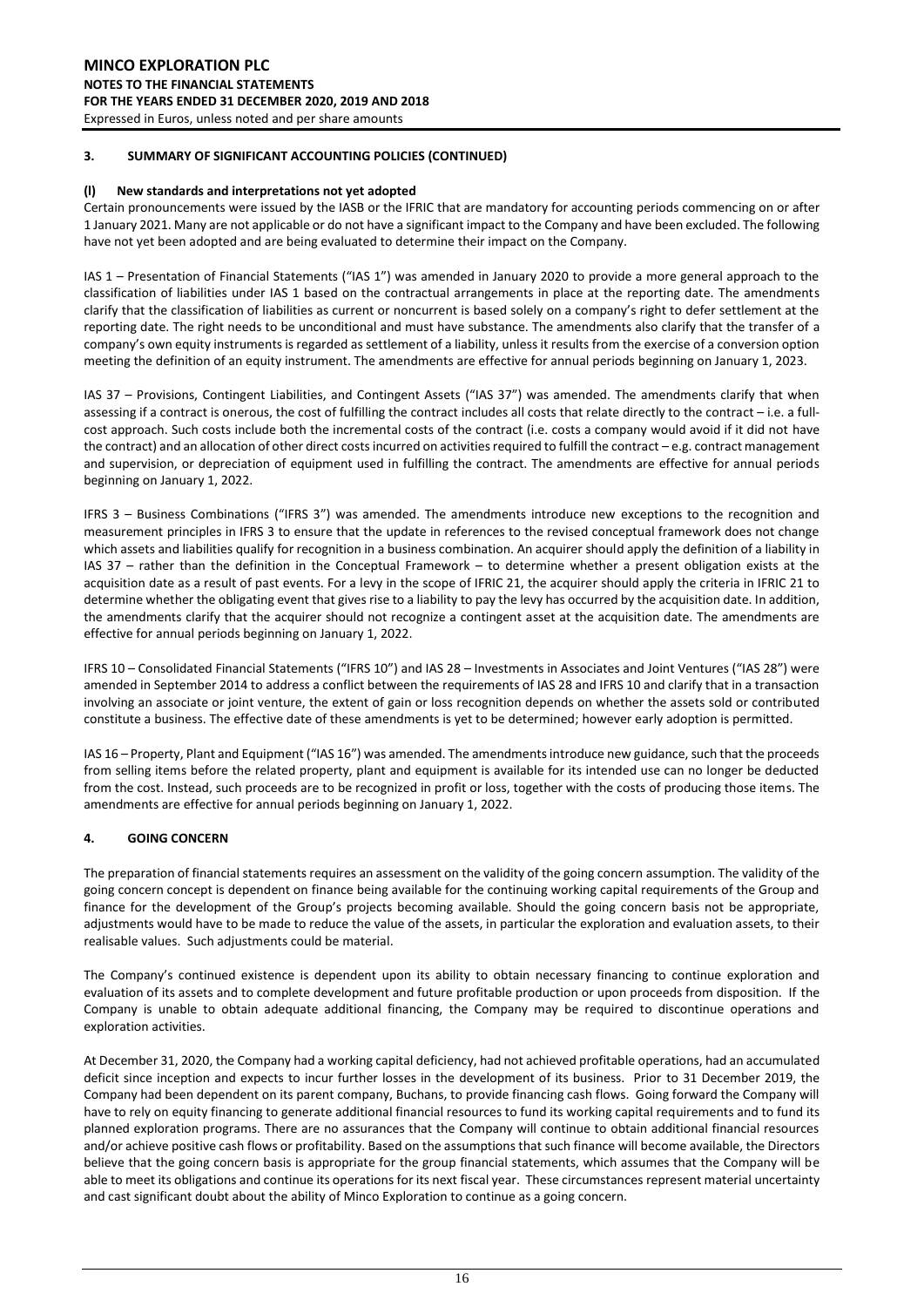#### **4. GOING CONCERN (CONTINUED)**

The Company's operations have been and are expected to continue to be adversely affected by the effects of the global spread of the contagious coronavirus causing the outbreak of COVID-19 respiratory disease, which was declared a pandemic by the World Health Organization in March 2020. The Company has followed the instructions and advice of government health authorities, as well as industry-wide best practice guidelines, and has limited travel and field activities to help control the spread of COVID-19. The Company cannot accurately predict the impact the COVID-19 pandemic will have on its operations, including uncertainties relating to the duration of the pandemic, the ultimate severity of the disease, the duration of travel and quarantine restrictions imposed by governmental authorities, and the impact on schedules and timelines for planned operations or exploration programs. In addition, this widespread health crisis and related business lockdowns have adversely affected the economies and financial markets of many countries, resulting in an economic downturn that could affect the Company's ability to finance its planned operations.

#### **5. RELATED PARTY TRANSACTIONS**

#### **Group**

Transactions between the Company and its subsidiaries, which are related parties, have been eliminated on consolidation and are not disclosed for the Group but are disclosed below for the Company.

#### **Remuneration of key management personnel**

No fees were paid by the Company to directors for their services as directors of the Company in the years ended 31 December 2020, 2019 and 2018.

Amounts are advanced from the Company to subsidiary companies to finance exploration and evaluation costs and other operating expenses. These amounts are unsecured, non-interest bearing and repayable on demand.

At 31 December 2020, the Company had accrued €88,662 (2019 - €74,042) payable to Buchans covering an allocation of administration costs and services and inter-company advances. See Note 13.

#### **6. INCOME TAX EXPENSE**

#### a) Income Taxes

No charge to corporation tax arises in the current financial year or the prior financial year.

#### b) Deferred Income Taxes

At the balance sheet date, the Group had unused tax losses of €3,268,310. The deferred tax asset has not been recognised due to the unpredictability of future profits. Losses may be carried forward indefinitely.

The actual charge for the period can be reconciled to the expected credit for the period based on the profit or loss and the standard rate of tax as follows:

|                                                                            | 2020      | 2019       |
|----------------------------------------------------------------------------|-----------|------------|
|                                                                            | €         |            |
| Loss before taxation                                                       | (124,365) | (117, 205) |
|                                                                            |           |            |
| Expected tax credit based on the standard rate of corporation tax at 12.5% | (15, 545) | (14, 650)  |
| Tax effect of unutulised losses carried forward                            | 15.545    | 14,650     |
| Taxation (credit)/charge for the period                                    |           |            |
|                                                                            |           |            |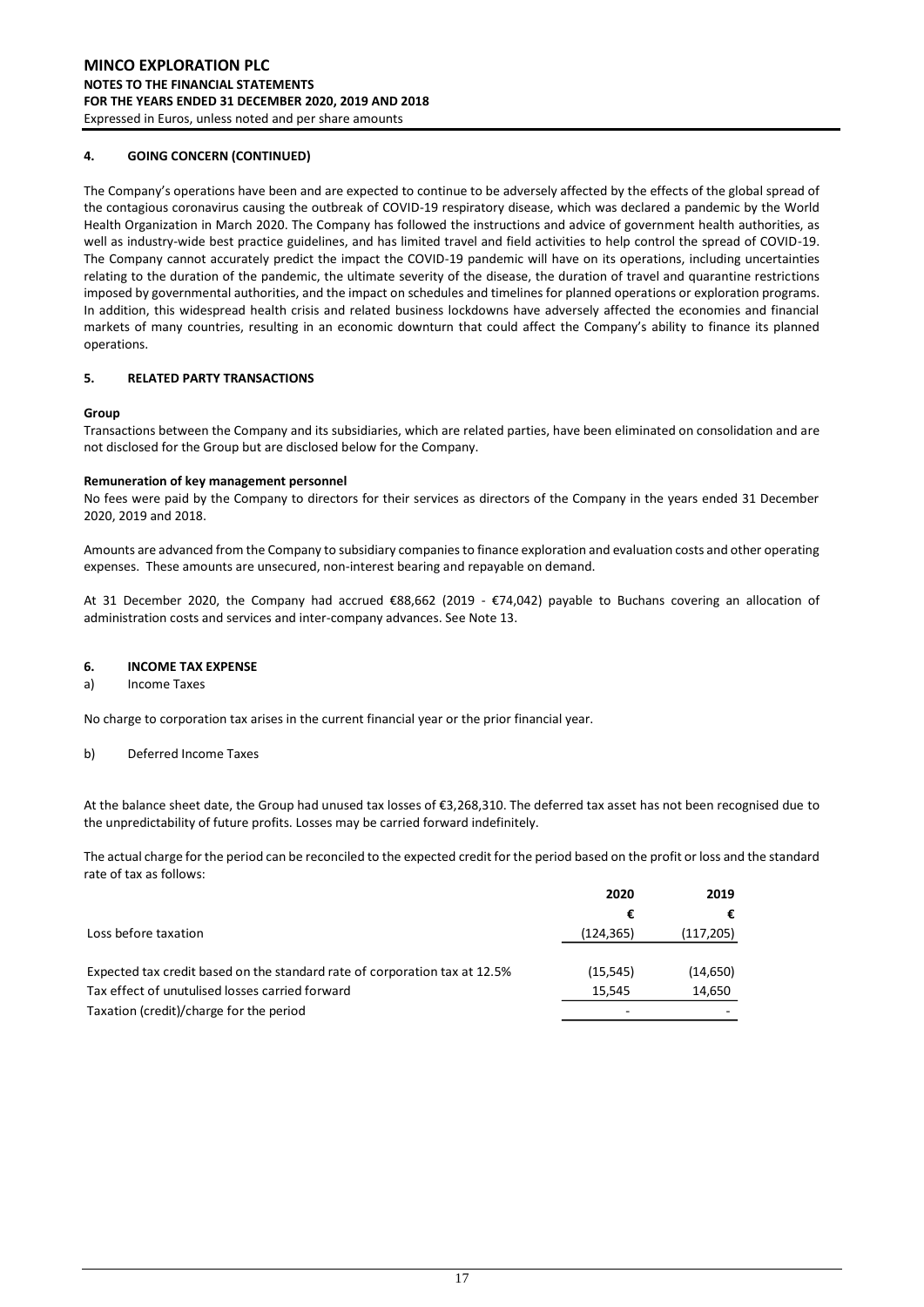#### **7. EARNINGS / (LOSS) PER SHARE**

Basic loss per share is computed by dividing the loss after taxation for the period available to ordinary shareholders by the sum of the weighted average number of ordinary shares in issue and ranking for dividend during the period. Diluted loss per share is computed by dividing the loss after taxation for the period by the weighted average number of ordinary shares in issue, adjusted for the effect of all potential dilutive ordinary shares that were outstanding during the period. Basic and diluted losses per share are the same, as the effect of the outstanding share options is anti-dilutive and is therefore excluded. The computation for basic and diluted loss per share is as follows:

|                                                       | 2020                 | 2019                 | 2018          |
|-------------------------------------------------------|----------------------|----------------------|---------------|
|                                                       | €                    | €                    | €             |
| <b>Numerator</b>                                      |                      |                      |               |
| Loss for the year                                     | (124, 365)           | (117, 205)           | (189,084)     |
| <b>Denominator</b>                                    | <b>No. of Shares</b> | <b>No. of Shares</b> | No. of Shares |
| Weighted average number of shares - basic and diluted | 68,118,716           | 59,868,716           |               |
| Basic and diluted (loss) per share                    | (0.002)              | (0.002)              |               |
| <b>AUDITORS' REMUNERATION</b><br>8.                   |                      |                      |               |
| The analysis of auditors' remuneration is as follows: |                      |                      |               |
|                                                       | 2020                 | 2019                 | 2018          |
|                                                       | €                    | €                    | €             |
| Group                                                 |                      |                      |               |
| Audit fees                                            | 24,228               | 6,500                | 6,500         |
| Other non-audit services                              |                      | 569                  |               |
|                                                       | 24,228               | 7,069                | 6,500         |

#### **9. EXPLORATION AND EVALUATION ASSETS**

|             | 31 December<br>2020 | Additions | 31 December<br>2019 | Additions | 31 December<br>2018 | Additions | 31 December<br>2017 |
|-------------|---------------------|-----------|---------------------|-----------|---------------------|-----------|---------------------|
|             |                     | €         | €                   | €         |                     | €         | €                   |
| Navan       | 394.158             | 40.000    | 354.158             | 5.848     | 348.310             | 6.717     | 341,593             |
| Moate       | 333,531             | -         | 333,531             | 82,001    | 251,530             | 13,247    | 238,283             |
| Kells       | 121.576             | 10.000    | 111,576             | 30.597    | 80.979              | 80.979    |                     |
| Slieve Dart | 270.939             | 40,000    | 230.939             | 122.704   | 108.235             | 108,235   |                     |
| Total       | 1.120.204           | 90.000    | 1.030.204           | 241,150   | 789.054             | 209.178   | 579,876             |

The net investment in exploration and evaluation assets in 2017 and 2018 was recorded as Buchans' historic cost less any applicable impairment provision in these assets, as the Company was not a separate legal entity for the entire reporting period presented. In June 2019, in a group reorganization, the Company acquired the shares and receivables in subsidiaries which held these assets from its parent company, Buchans, in consideration for the issue of 59,868,716 ordinary shares at a deemed fair value of €2,625,000. The Directors reviewed the exploration and evaluation assets at 31 December 2020 and are satisfied that the exploration projects have potential for the discovery of economic mineral deposits and no impairment provision has been recognised.

The realisation of the exploration and evaluation assets is dependent on the successful discovery and development of economic mineral deposits, including the ability to raise finance to develop the projects. Should this prove unsuccessful the value included in the statements of financial position for exploration and evaluation assets would be written off. The Directors are aware that by its nature there is an inherent uncertainty as to the value of the exploration and evaluation assets.

The Company's prospecting licences are subject to government licensing requirements, social licensing requirements, and compliance with other regulatory requirements. The Company's properties are subject to the negotiation of mining leases, obtaining planning permissions and permits and may also be subject increases in taxes and/or state royalties.

Exploration and evaluation activities are subject to various laws and regulations governing the protection of the environment. These laws and regulations are continually changing and generally becoming more restrictive. The Company believe its operations are materially in compliance with all applicable laws and regulations. The Company has made, and expects to make in the future, expenditures to comply with such laws and regulations. The Group's activities are also subject to a number of significant potential risks, see pages 12-19 of the Directors' Report.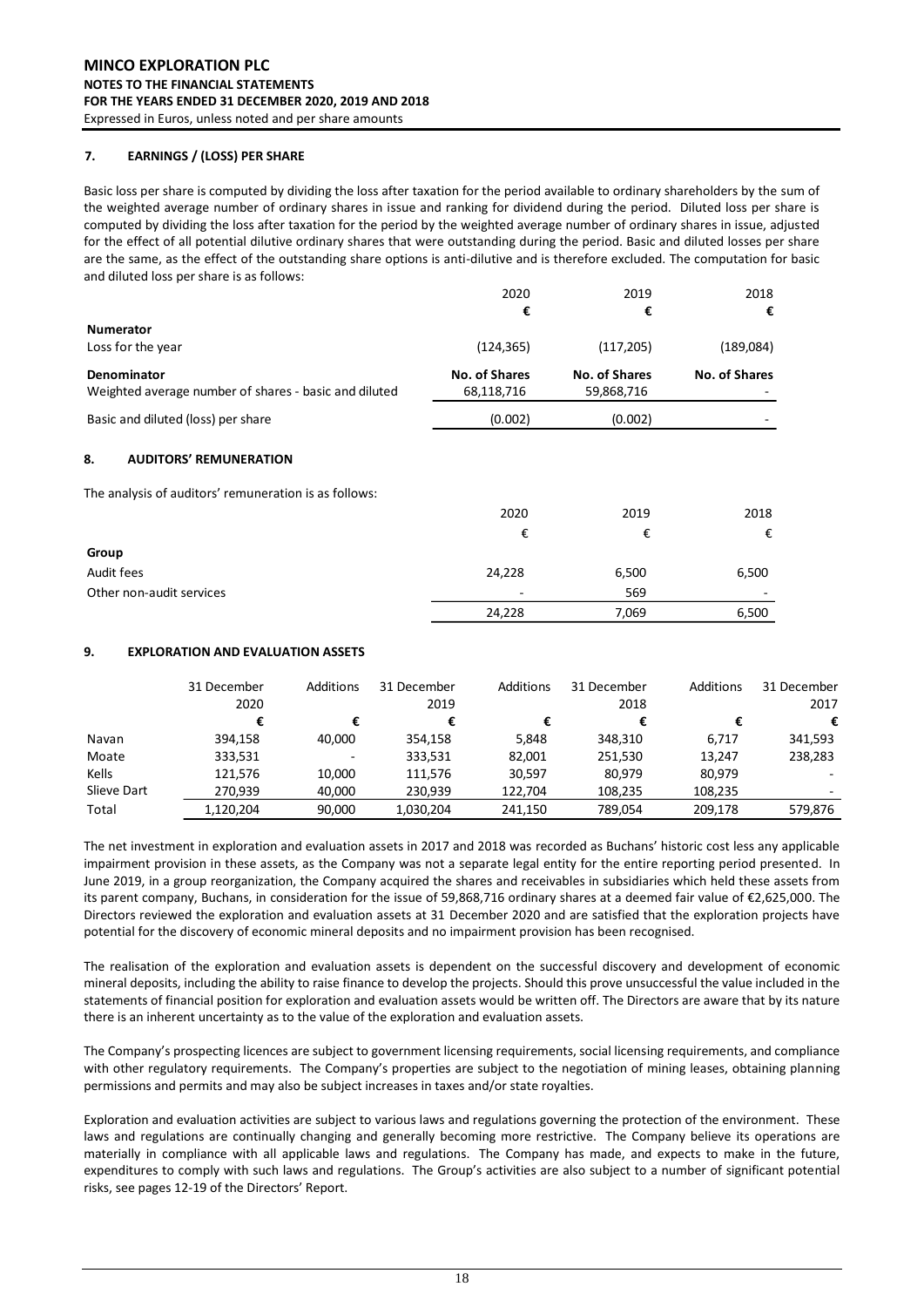#### **9. EXPLORATION AND EVALUATION ASSETS (CONTINUED)**

#### **Ireland**

The Company, through its wholly owned subsidiary, holds indirectly a 20% interest in Prospecting Licence 1440R (Navan/Tatestown), which is being explored under a Joint Venture agreement with Boliden Tara Mines DAC (80%), and which hosts part of the small Tatestown–Scallanstown zinc-lead mineral deposit, located adjacent to Boliden's large Tara zinc-lead mine at Navan, County Meath, about 50 km northwest of Dublin. During 2020, the Company incurred expenditures of €40,000 with respect to the licence.

The Company, through its wholly owned subsidiary Minco Ireland Limited, has entered into a joint venture agreement with Boliden Tara Mines on PL 3373, at Kells near Navan, County Meath, contiguous to the west with PL 1440R. Under the terms of this agreement, the Company can earn a 75% joint venture interest through expenditures of €250,000 in staged programmes, by March 2024. During 2020, the Company incurred expenditures of €10,000 with respect to the licence. As at December 31, 2020, the Company had completed cumulative expenditure of €120,000, and had earned an undivided 25% joint venture interest in the Licence. Boliden has the right of off-take to purchase or toll-process all ore that may be produced from the license area.

The Company, through its wholly owned subsidiary Minco Ireland Limited, has entered into a joint venture agreement with Boliden Tara Mines on twelve licenses at Slieve Dart in County Galway. Minco can earn a 50% interest through expenditure of €385,000 in staged programmes, by 31 July 2024. During 2020, the Company incurred expenditures of €40,000 (2019 - €122,704 and 2018 - €108,235) with respect to the licences and earned an undivided 40% joint venture interest in the Licence Area. Boliden has the right of off-take to purchase or toll-process all ore that may be produced from the license area.

The Company, through its wholly owned subsidiary Minco Ireland Limited, holds two Prospecting Licenses, 1228 and 1229, in County Westmeath, Ireland. Under the terms of these licences, Minco is required to spend a total of €150,000 in staged programmes, by November 2021.

#### **Pennines – UK**

The Company, through its wholly owned subsidiary Minco Mining Limited, previously entered into various agreements, licences, and options with certain owners of mineral rights in the North Pennines Orefield located in the counties of Cumbria, Northumberland, and Durham in northern England.

Due to delayed renegotiation of the underlying contracts and agreements, and as no drilling had been carried out since 2015, an impairment charge in the amount of €1,952,100 was recorded at 31 December 2017 in accordance with the Company's accounting policies. The Company expects to continue with the objective of continuing to evaluate these properties at an appropriate time, subject to the renegotiation and /or renewal of the contracts and agreements.

#### **10. INVESTMENT IN SUBSIDIARIES**

|                        | 2020      | 2019      | 2018                     |
|------------------------|-----------|-----------|--------------------------|
|                        |           |           | €                        |
| Company                |           |           |                          |
| Investments at cost:   |           |           |                          |
| Shares in subsidiaries | 2,196,207 | 2,196,207 | $\overline{\phantom{0}}$ |

The recovery of the investment in subsidiaries is dependent on the successful realisation of exploration and evaluation assets through the development of economic ore reserves, as outlined in Note 4(d). At the balance sheet date, the Company reviewed the carrying amounts of its subsidiary companies to determine whether there was any indication that those assets have suffered an impairment loss.

The subsidiaries of the Company at 31 December 2020 were as follows:

| <b>Name of Company</b>              | <b>Registered or Head office</b>           | <b>Effective</b><br><b>Holding</b> | <b>Principal Activity</b> |
|-------------------------------------|--------------------------------------------|------------------------------------|---------------------------|
| Norsub Limited                      | Box 25, Regency Court, Glategny            |                                    |                           |
|                                     | St. Peter Port, Guernsey, GY1 3AP          | 100%                               | Holding company           |
| Minco Ireland Limited               | Ardbraccan, Navan, Co. Meath, Ireland      | 100%                               | Exploration               |
| <b>Westland Exploration Limited</b> | Ardbraccan, Navan, Co. Meath, Ireland      | 100%                               | Exploration               |
| Minco Mining Limited                | 8 Little Trinity Lane, London, UK EC4V 2AN | 100%                               | Exploration               |
|                                     |                                            |                                    |                           |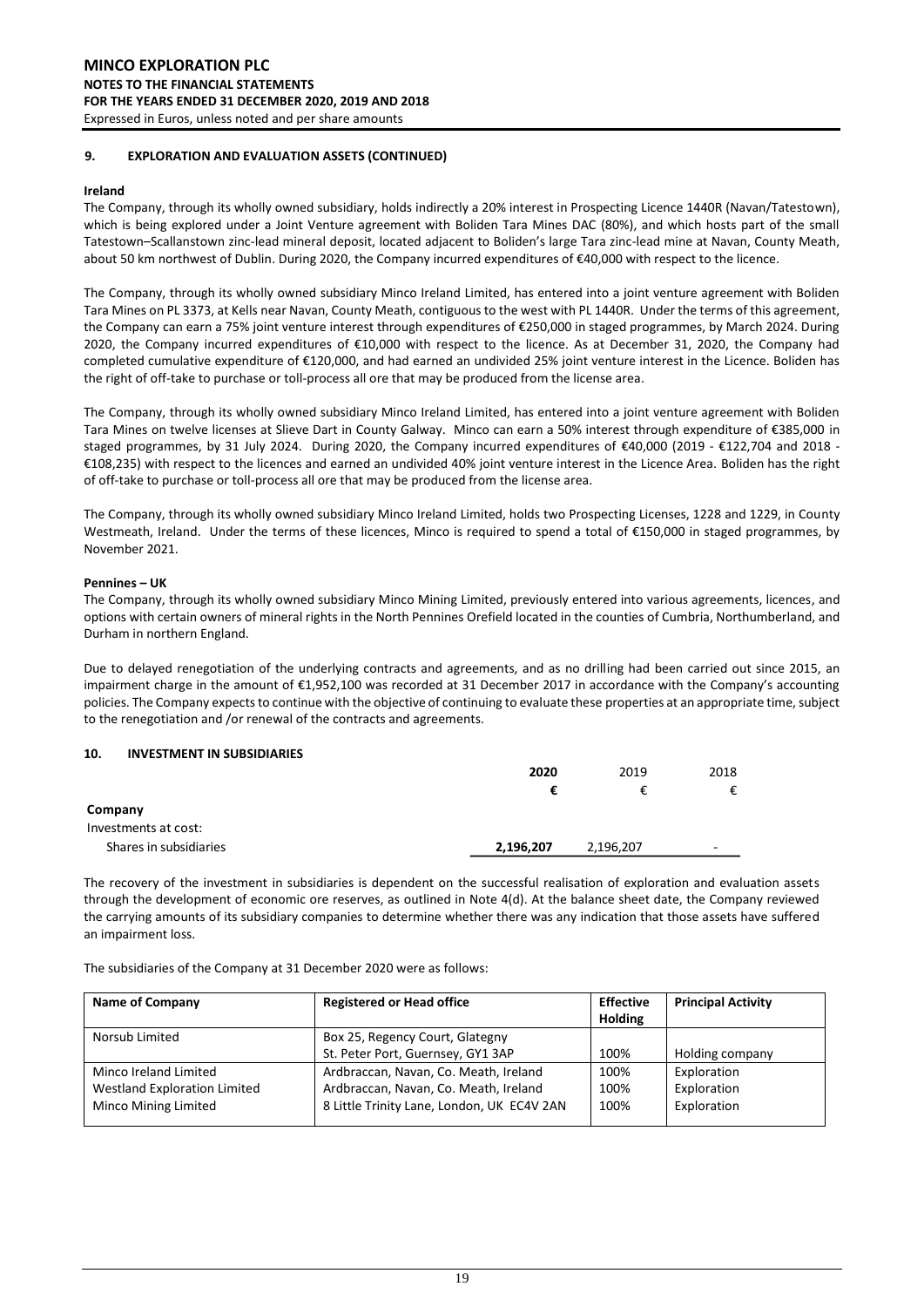# **MINCO EXPLORATION PLC NOTES TO THE FINANCIAL STATEMENTS FOR THE YEARS ENDED 31 DECEMBER 2020, 2019 AND 2018**

Expressed in Euros, unless noted and per share amounts

#### **11. TRADE AND OTHER RECEIVABLES**

|                                   | <b>GROUP</b> |                          |        | <b>COMPANY</b> |      |      |
|-----------------------------------|--------------|--------------------------|--------|----------------|------|------|
|                                   | 2020<br>2019 |                          | 2018   | 2020           | 2019 | 2018 |
|                                   |              |                          |        |                |      | €    |
| Trade receivables and prepayments | 1,674        | $\overline{\phantom{a}}$ | 1,216  | $\sim$         | -    | ۰    |
| Value added tax receivable        | 3.766        | 44.338                   | 25.664 | 3.766          | 357  | ۰    |
|                                   | 5,440        | 44,338                   | 26,880 | 3,766          | 357  | -    |

The carrying value of the receivables approximates to their fair value. In the opinion of the Directors, the amounts above are considered to be fully recoverable.

#### **12. CASH AND CASH EQUIVALENTS**

|                                           | <b>GROUP</b> |        |        | <b>COMPANY</b>           |                          |                          |
|-------------------------------------------|--------------|--------|--------|--------------------------|--------------------------|--------------------------|
|                                           | 2020         | 2019   | 2018   | 2020                     | 2019                     | 2018                     |
|                                           |              |        |        |                          |                          | €                        |
| Cash                                      | 298.988      | 17.872 | 15.682 | $\overline{\phantom{0}}$ | $\overline{\phantom{0}}$ | $\overline{\phantom{0}}$ |
| Immediately available without restriction | 298,988      | 17.872 | 15.682 | $\overline{\phantom{a}}$ | $\overline{\phantom{a}}$ | $\overline{\phantom{0}}$ |

Cash and cash equivalents comprise cash balances held for the purposes of meeting short-term cash commitments and investments which are readily convertible to a known amount of cash and are subject to an insignificant risk of change in value. Where investments are categorised as cash equivalents, the related balances have a maturity of three months or less from the date of investment. Cash at bank earns interest at floating rates based on daily bank deposit rates. Short-term deposits are made for varying periods of between one day and three months, depending on the cash requirements of the Company, and earn interest at the respective short-term deposit rates at floating rates.

The currency profile of cash and cash equivalents at the end of the period was as follows:

|                   |         | <b>GROUP</b> |        |      | <b>COMPANY</b>           |                          |  |
|-------------------|---------|--------------|--------|------|--------------------------|--------------------------|--|
|                   | 2020    | 2019         | 2018   | 2020 | 2019                     | 2018                     |  |
|                   |         |              | ŧ      |      |                          | €                        |  |
| Euro              | 296,504 | 8,736        | 11,788 | ۰.   | ۰                        | $\overline{\phantom{0}}$ |  |
| <b>Sterling</b>   | 1,918   | 8,513        | 2,041  |      | $\overline{\phantom{a}}$ | -                        |  |
| <b>US Dollars</b> | 566     | 623          | 1,853  | -    | -                        |                          |  |
|                   | 298,988 | 17,872       | 15,682 | -    | ۰                        | -                        |  |

#### **13. TRADE AND OTHER PAYABLES**

|                                         | <b>GROUP</b> |         |                          | <b>COMPANY</b> |         |      |
|-----------------------------------------|--------------|---------|--------------------------|----------------|---------|------|
|                                         | 2020         | 2019    | 2018                     | 2020           | 2019    | 2018 |
|                                         | €            |         |                          |                |         | €    |
| Trade creditors and accruals            | 223,208      | 331.245 | 52.284                   | 102.208        | 32,076  |      |
| Amounts due to related parties (Note 5) | 88.662       | 74.042  | $\overline{\phantom{0}}$ | 85.838         | 71.219  |      |
|                                         | 311.870      | 405.287 | 52,284                   | 188.046        | 103.295 |      |

It is the Group's normal practice to agree terms of transactions, including payment terms, with suppliers and provided suppliers perform in accordance with the agreed terms, it is the Group's policy that payment is made as they fall due. The carrying value of the trade creditors and accruals approximates to their fair value. The Group has financial risk management policies in place to ensure that all payables are paid within the credit timeframe. The amounts due to related parties are due on demand, unsecured and non-interest bearing.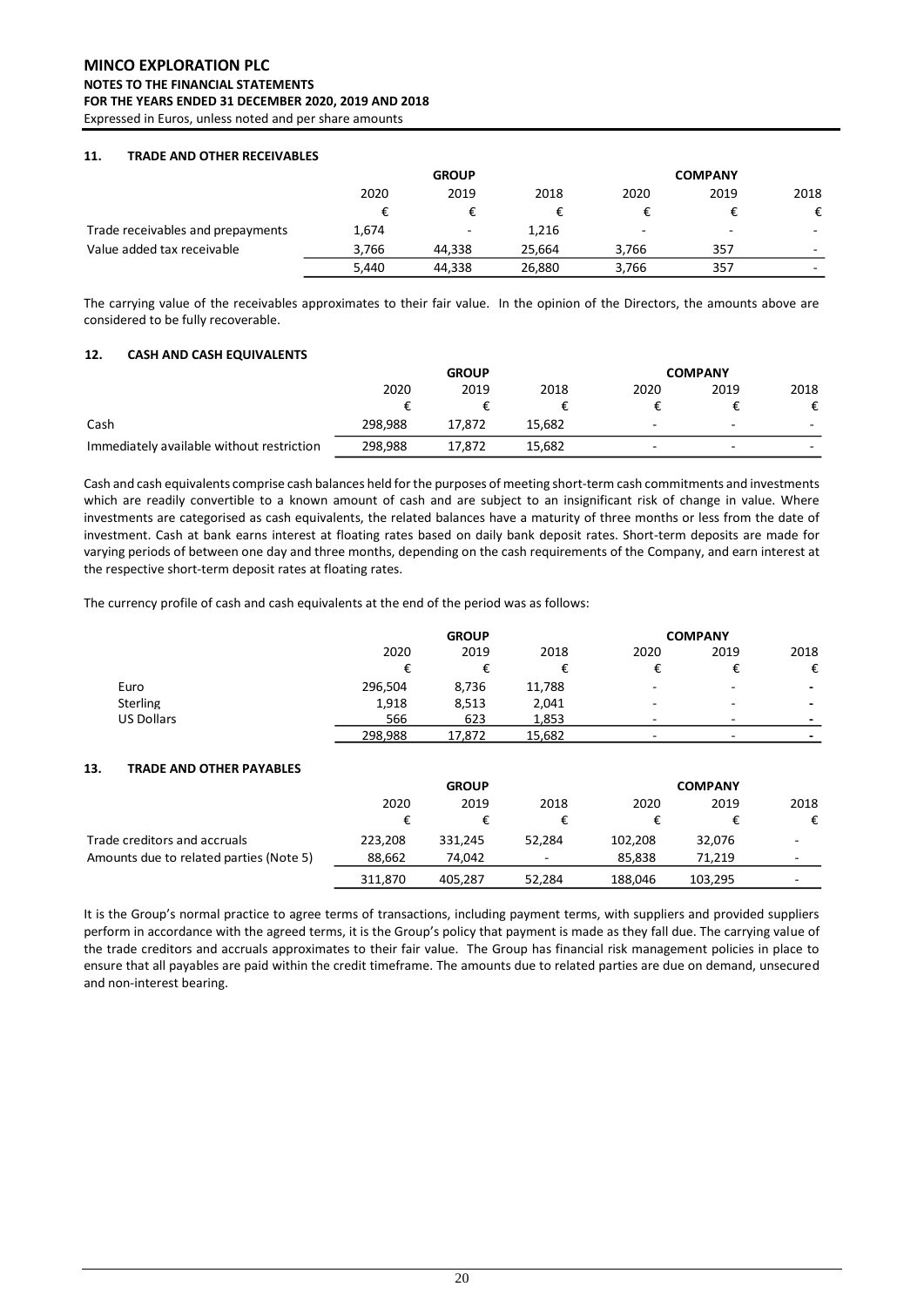#### **14. SHARE CAPITAL**

**Common shares**

**Authorized** Unlimited number of common shares

| Issued                      | <b>Shares</b> | Amount    |
|-----------------------------|---------------|-----------|
| Balance at 31 December 2019 | 59,868,716    | 2,625,000 |
| Shares issued for cash      | 11,000,000    | 550,000   |
| Balance at 31 December 2020 | 70,868,716    | 3,175,000 |

During the year, the Company completed a private placement of 11,000,000 new ordinary shares at a price of €0.05 per share, to raise a total of €550,000 to fund its working capital and planned exploration programs.

In June 2019, the Company acquired the shares and receivables in subsidiaries from its parent company, Buchans, in consideration for the issue of 59,868,716 ordinary shares of €0.01 each at a deemed value of €2,625,000. At December 31, 2019, Buchans issued 59,868,716 Exchangeable Warrants entitling holders to receive either one share of the Company or 0.25 additional shares of Buchans, at the shareholder's option (See Note 2).

During the year ended 31 December 2020, 1,039,844 Exchangeable Warrants were exchanged into Minco Exploration shares, and 185,152 warrants were cancelled. Upon expiry of the warrants on 31 December 2020, the remaining 49,564,720 warrants were automatically exchanged into Minco Exploration shares and the holders automatically became shareholders in the Company. During the year ended 31 December 2020, 9,079,000 Exchangeable Warrants were exercised into Buchans shares. At 31 December 2020, Buchans held 9,264,152 shares of the Company.

#### **15. PARENT COMPANY, MINCO EXPLORATION PLC, STATEMENT OF COMPREHENSIVE INCOME**

In accordance with section 304(1) of the Companies' Act 2014, the Company is availing of the exemption from presenting its individual Statement of Comprehensive Income to the Annual General Meeting and from filing it with the Registrar of Companies. The loss in the parent Company for the year ended 31 December 2020 amounted to €108,388.

#### **16. CAPITAL MANAGEMENT**

The primary objective of the capital management of the Group is to ensure that it maintains an adequate capital ratio in order to support its business and enhance shareholder value. The capital structure of the Group consists of issued share capital and reserves. The Group manages its structure and makes adjustments to it, in light of the changes in economic conditions. No changes were made in the objectives, policies or processes during the period ended 31 December 2020.

#### **17. FINANCIAL INSTRUMENTS**

The Group's financial instruments comprise cash balances and various items such as trade receivables and trade payables which arise directly from trading operations. The Group also enters into derivative transactions, primarily warrants and convertible notes. The main purpose of these financial instruments is to provide working capital to finance Group operations. The Group undertakes certain transactions denominated in foreign currencies, hence, exposures to exchange rate fluctuations arise. The Group's cash balances are held in Euro, Sterling and US dollar.

The Group's strategy for managing cash is to maximise interest income whilst ensuring its availability to match the profile of the Group's expenditure. This is achieved by regular monitoring of interest rates and a monthly review of expenditure. The Group has a policy of not hedging and therefore takes market rates in respect of foreign exchange risk; however, it does review its currency exposures regularly and may consider the use of currency hedges in the future.

#### **Fair Value Hierarchy**

The fair value hierarchy has the following levels: (a) quoted prices (unadjusted) in active markets for identical assets or liabilities (Level 1); (b) inputs other than quoted prices included in Level 1 that are observable for the asset or liability, either directly (i.e., as prices) or indirectly (i.e., derived from prices) (Level 2); and (c) inputs for the asset or liability that are not based on observable market data (unobservable inputs) (Level 3). At 31 December 2020, the Company's financial instruments that are carried at fair value, consisting of exchangeable warrants, have been classified as Level 2 within the fair value hierarchy.